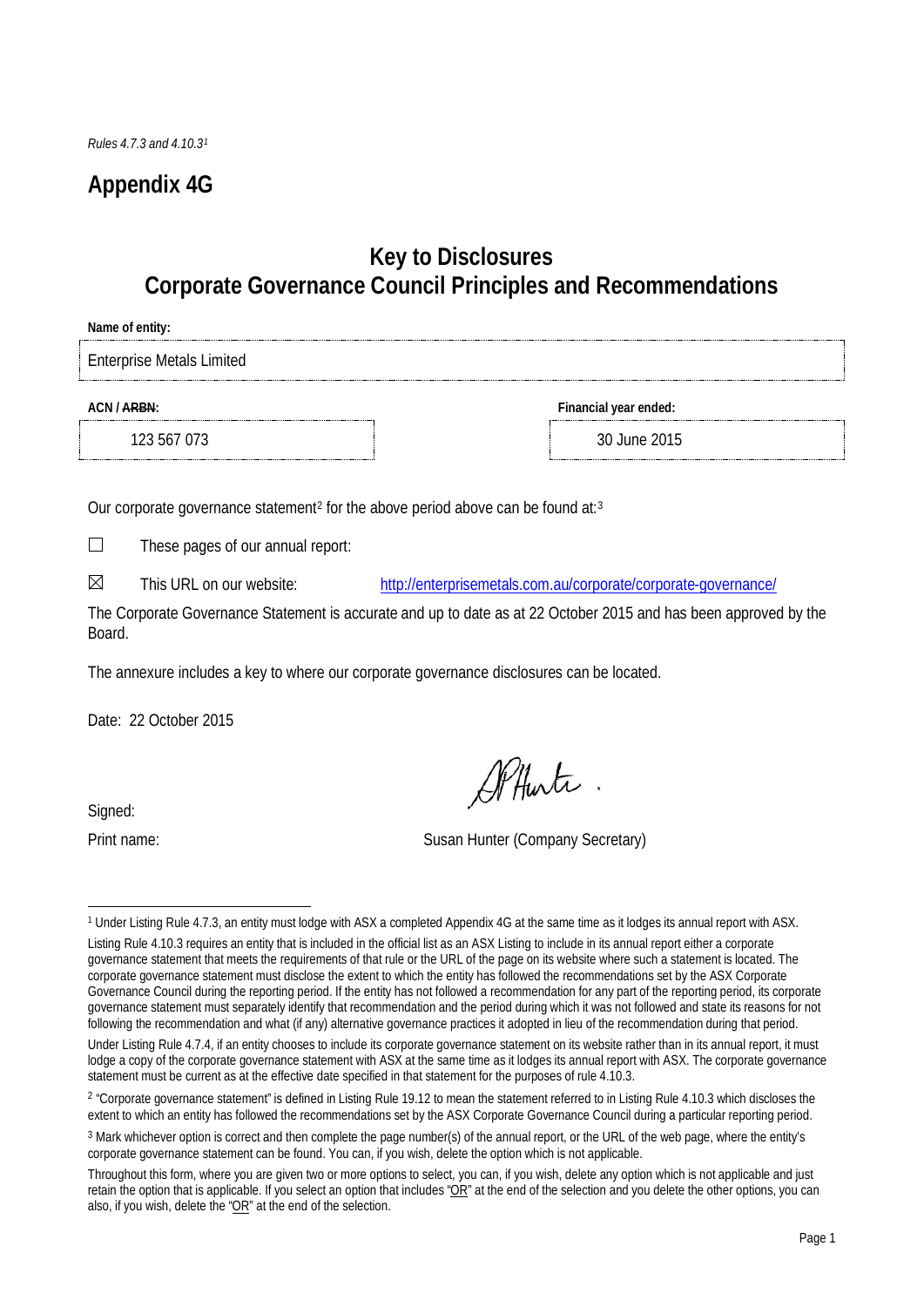### **ANNEXURE – KEY TO CORPORATE GOVERNANCE DISCLOSURES**

| Corporate Governance Council recommendation |                                                                                                                                                                                                                                                                                                                                                         | We have followed the recommendation in full for the whole of the<br>period above. We have disclosed                                                                                                                                                                                                                                                       | We have NOT followed the recommendation in full for the whole<br>of the period above. We have disclosed                                                                                           |
|---------------------------------------------|---------------------------------------------------------------------------------------------------------------------------------------------------------------------------------------------------------------------------------------------------------------------------------------------------------------------------------------------------------|-----------------------------------------------------------------------------------------------------------------------------------------------------------------------------------------------------------------------------------------------------------------------------------------------------------------------------------------------------------|---------------------------------------------------------------------------------------------------------------------------------------------------------------------------------------------------|
|                                             | <b>PRINCIPLE 1 - LAY SOLID FOUNDATIONS FOR MANAGEMENT AND OVERSIGHT</b>                                                                                                                                                                                                                                                                                 |                                                                                                                                                                                                                                                                                                                                                           |                                                                                                                                                                                                   |
| 1.1                                         | A listed entity should disclose:<br>the respective roles and responsibilities of its board and<br>(a)<br>management; and<br>those matters expressly reserved to the board and those<br>(b)<br>delegated to management.                                                                                                                                  | the fact that we follow this recommendation:<br>$\boxtimes$<br>in our Corporate Governance Statement OR<br>at [insert location]<br>and information about the respective roles and responsibilities of<br>our board and management (including those matters expressly<br>reserved to the board and those delegated to management):<br>at [insert location] | an explanation why that is so in our Corporate Governance<br>Statement OR<br>we are an externally managed entity and this recommendation<br>is therefore not applicable                           |
| 1.2                                         | A listed entity should:<br>undertake appropriate checks before appointing a person, or<br>(a)<br>putting forward to security holders a candidate for election,<br>as a director: and<br>provide security holders with all material information in its<br>(b)<br>possession relevant to a decision on whether or not to elect<br>or re-elect a director. | the fact that we follow this recommendation:<br>$\boxtimes$<br>in our Corporate Governance Statement OR<br>at [insert location]                                                                                                                                                                                                                           | an explanation why that is so in our Corporate Governance<br>$\mathbf{I}$<br>Statement OR<br>$\Box$<br>we are an externally managed entity and this recommendation<br>is therefore not applicable |
| 1.3                                         | A listed entity should have a written agreement with each director<br>and senior executive setting out the terms of their appointment.                                                                                                                                                                                                                  | the fact that we follow this recommendation:<br>$\boxtimes$<br>in our Corporate Governance Statement OR<br>at [insert location]                                                                                                                                                                                                                           | an explanation why that is so in our Corporate Governance<br>L<br>Statement OR<br>we are an externally managed entity and this recommendation<br>is therefore not applicable                      |
| 1.4                                         | The company secretary of a listed entity should be accountable<br>directly to the board, through the chair, on all matters to do with the<br>proper functioning of the board.                                                                                                                                                                           | the fact that we follow this recommendation:<br>$\boxtimes$<br>in our Corporate Governance Statement OR<br>at [insert location]                                                                                                                                                                                                                           | Е<br>an explanation why that is so in our Corporate Governance<br>Statement OR<br>we are an externally managed entity and this recommendation<br>is therefore not applicable                      |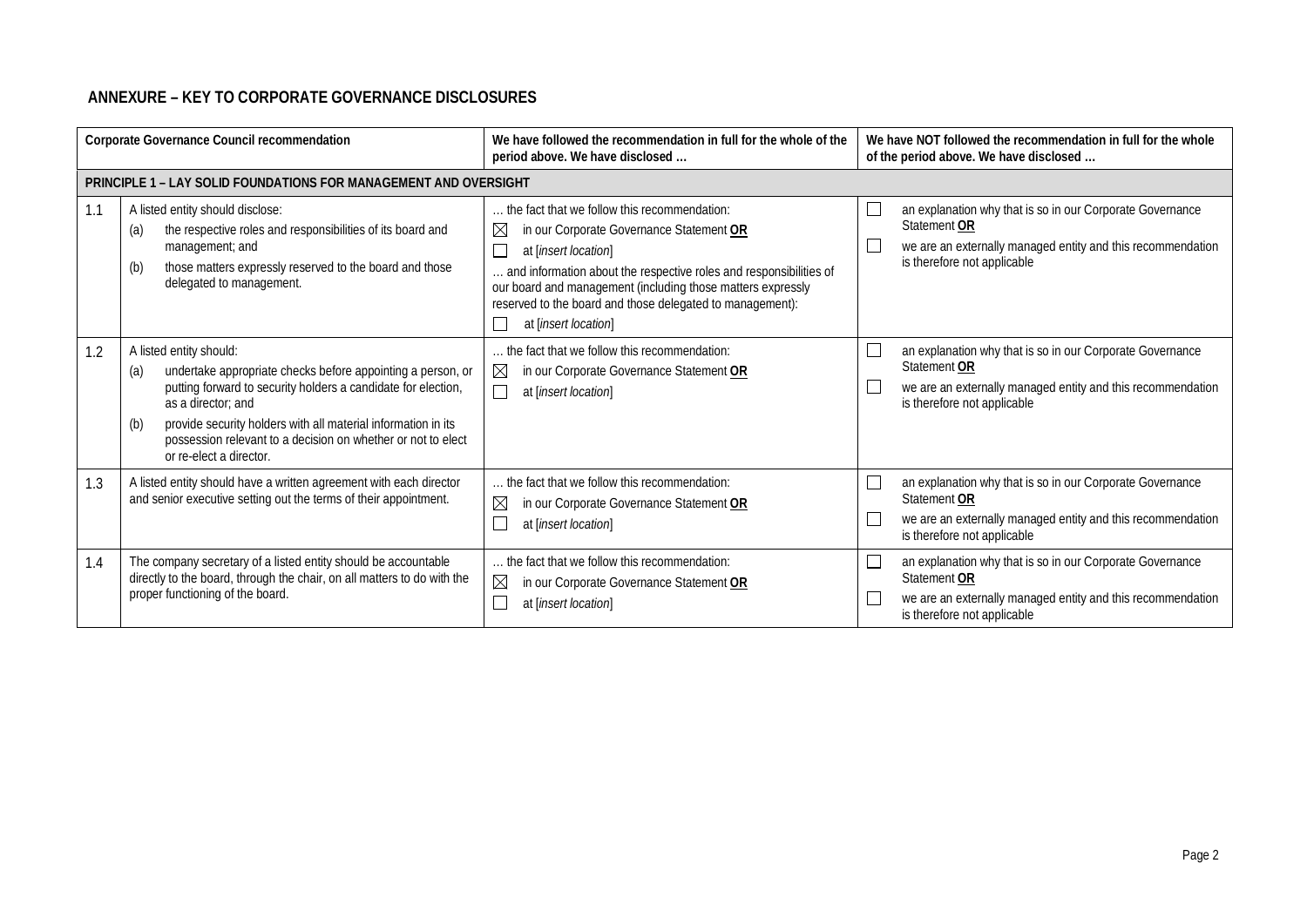|     | Corporate Governance Council recommendation                                                                                                                                                                                                                                                                                                                                                                                                                                                                                                                                                                                                                                                                                                                                                                                                                                                                                                                                                                                                                                             | We have followed the recommendation in full for the whole of the<br>period above. We have disclosed                                                                                                                                                                                                                                                                                                                                                                                                                                                                                                                                                                                                                                                                                  | We have NOT followed the recommendation in full for the whole<br>of the period above. We have disclosed                                                                                          |
|-----|-----------------------------------------------------------------------------------------------------------------------------------------------------------------------------------------------------------------------------------------------------------------------------------------------------------------------------------------------------------------------------------------------------------------------------------------------------------------------------------------------------------------------------------------------------------------------------------------------------------------------------------------------------------------------------------------------------------------------------------------------------------------------------------------------------------------------------------------------------------------------------------------------------------------------------------------------------------------------------------------------------------------------------------------------------------------------------------------|--------------------------------------------------------------------------------------------------------------------------------------------------------------------------------------------------------------------------------------------------------------------------------------------------------------------------------------------------------------------------------------------------------------------------------------------------------------------------------------------------------------------------------------------------------------------------------------------------------------------------------------------------------------------------------------------------------------------------------------------------------------------------------------|--------------------------------------------------------------------------------------------------------------------------------------------------------------------------------------------------|
| 1.5 | A listed entity should:<br>have a diversity policy which includes requirements for the<br>(a)<br>board or a relevant committee of the board to set<br>measurable objectives for achieving gender diversity and to<br>assess annually both the objectives and the entity's progress<br>in achieving them;<br>disclose that policy or a summary of it; and<br>(b)<br>disclose as at the end of each reporting period the<br>(c)<br>measurable objectives for achieving gender diversity set by<br>the board or a relevant committee of the board in accordance<br>with the entity's diversity policy and its progress towards<br>achieving them and either:<br>(1) the respective proportions of men and women on the<br>board, in senior executive positions and across the<br>whole organisation (including how the entity has defined<br>"senior executive" for these purposes); or<br>(2) if the entity is a "relevant employer" under the Workplace<br>Gender Equality Act, the entity's most recent "Gender<br>Equality Indicators", as defined in and published under<br>that Act. | the fact that we have a diversity policy that complies with<br>paragraph (a):<br>$\boxtimes$<br>in our Corporate Governance Statement OR<br>$\Box$<br>at [insert location]<br>and a copy of our diversity policy or a summary of it:<br>at http://enterprisemetals.com.au/corporate/corporate-<br>governance/<br>and the measurable objectives for achieving gender diversity set by<br>the board or a relevant committee of the board in accordance with our<br>diversity policy and our progress towards achieving them:<br>$\boxtimes$<br>in our Corporate Governance Statement OR<br>$\Box$<br>at [insert location]<br>and the information referred to in paragraphs (c)(1) or (2):<br>$\boxtimes$<br>in our Corporate Governance Statement OR<br>$\Box$<br>at [insert location] | $\boxtimes$<br>an explanation why that is so in our Corporate Governance<br>Statement OR<br>$\Box$<br>we are an externally managed entity and this recommendation<br>is therefore not applicable |
| 1.6 | A listed entity should:<br>have and disclose a process for periodically evaluating the<br>(a)<br>performance of the board, its committees and individual<br>directors; and<br>disclose, in relation to each reporting period, whether a<br>(b)<br>performance evaluation was undertaken in the reporting<br>period in accordance with that process.                                                                                                                                                                                                                                                                                                                                                                                                                                                                                                                                                                                                                                                                                                                                     | the evaluation process referred to in paragraph (a):<br>$\boxtimes$<br>in our Corporate Governance Statement OR<br>$\Box$<br>at [insert location]<br>and the information referred to in paragraph (b):<br>$\boxtimes$<br>in our Corporate Governance Statement OR<br>$\Box$<br>at [insert location]                                                                                                                                                                                                                                                                                                                                                                                                                                                                                  | $\Box$<br>an explanation why that is so in our Corporate Governance<br>Statement OR<br>⊑<br>we are an externally managed entity and this recommendation<br>is therefore not applicable           |
| 1.7 | A listed entity should:<br>have and disclose a process for periodically evaluating the<br>(a)<br>performance of its senior executives; and<br>disclose, in relation to each reporting period, whether a<br>(b)<br>performance evaluation was undertaken in the reporting<br>period in accordance with that process.                                                                                                                                                                                                                                                                                                                                                                                                                                                                                                                                                                                                                                                                                                                                                                     | the evaluation process referred to in paragraph (a):<br>$\boxtimes$<br>in our Corporate Governance Statement OR<br>$\Box$<br>at [insert location]<br>and the information referred to in paragraph (b):<br>$\boxtimes$<br>in our Corporate Governance Statement OR<br>г<br>at [insert location]                                                                                                                                                                                                                                                                                                                                                                                                                                                                                       | $\Box$<br>an explanation why that is so in our Corporate Governance<br>Statement OR<br>$\Box$<br>we are an externally managed entity and this recommendation<br>is therefore not applicable      |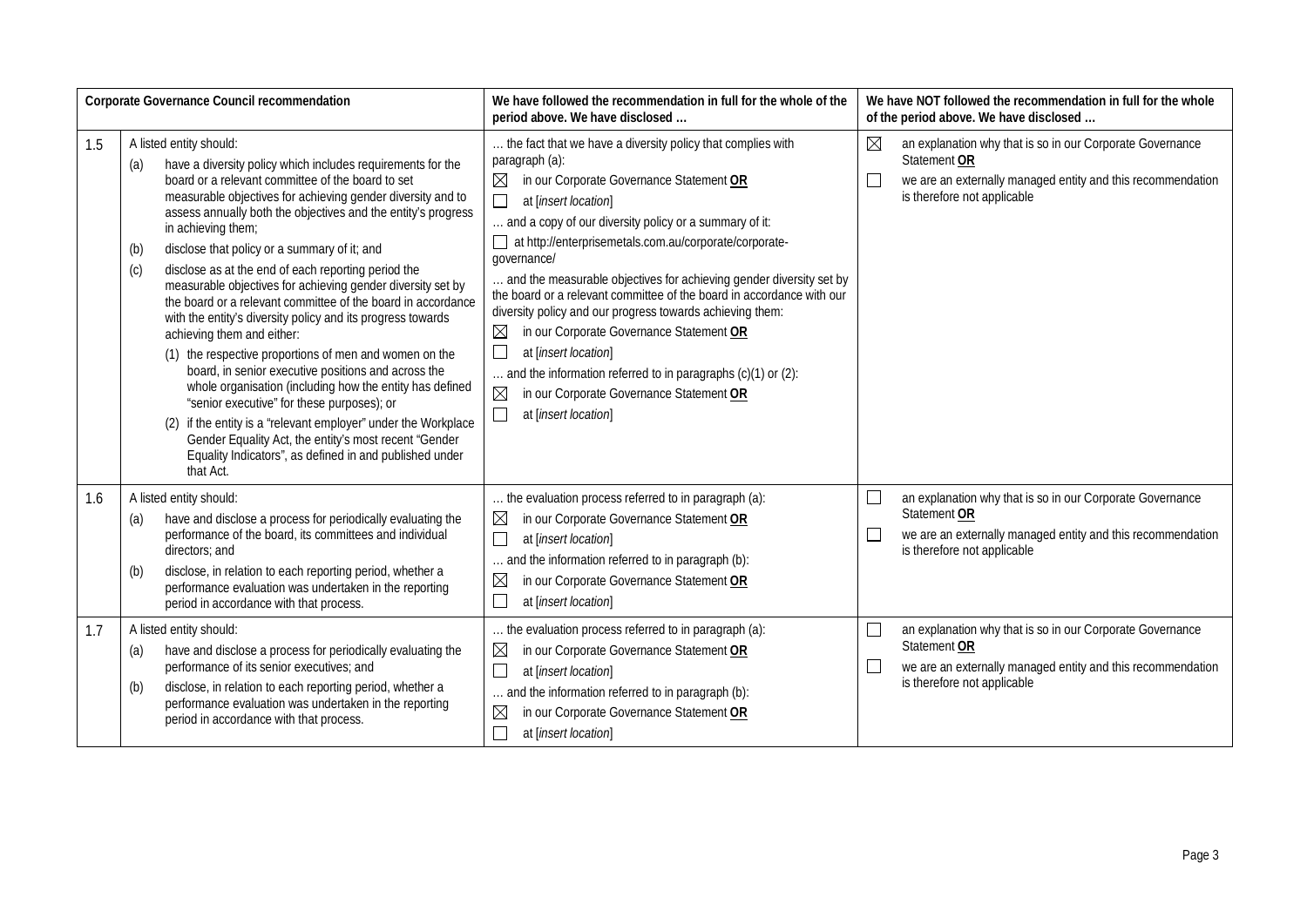| Corporate Governance Council recommendation<br>We have followed the recommendation in full for the whole of the<br>period above. We have disclosed |                                                                                                                                                                                                                                                                                                                                                                                                                                                                                                                                                                                                                                                                                                                                                                                                                                                                     | We have NOT followed the recommendation in full for the whole<br>of the period above. We have disclosed                                                                                                                                                                                                                                                                                                                                                                                                                                                                                                                                                                                                                                                                                                                                                                                                                                                                                                                                                                                                                                                            |                                                                                                                                                                                        |
|----------------------------------------------------------------------------------------------------------------------------------------------------|---------------------------------------------------------------------------------------------------------------------------------------------------------------------------------------------------------------------------------------------------------------------------------------------------------------------------------------------------------------------------------------------------------------------------------------------------------------------------------------------------------------------------------------------------------------------------------------------------------------------------------------------------------------------------------------------------------------------------------------------------------------------------------------------------------------------------------------------------------------------|--------------------------------------------------------------------------------------------------------------------------------------------------------------------------------------------------------------------------------------------------------------------------------------------------------------------------------------------------------------------------------------------------------------------------------------------------------------------------------------------------------------------------------------------------------------------------------------------------------------------------------------------------------------------------------------------------------------------------------------------------------------------------------------------------------------------------------------------------------------------------------------------------------------------------------------------------------------------------------------------------------------------------------------------------------------------------------------------------------------------------------------------------------------------|----------------------------------------------------------------------------------------------------------------------------------------------------------------------------------------|
|                                                                                                                                                    | PRINCIPLE 2 - STRUCTURE THE BOARD TO ADD VALUE                                                                                                                                                                                                                                                                                                                                                                                                                                                                                                                                                                                                                                                                                                                                                                                                                      |                                                                                                                                                                                                                                                                                                                                                                                                                                                                                                                                                                                                                                                                                                                                                                                                                                                                                                                                                                                                                                                                                                                                                                    |                                                                                                                                                                                        |
| 2.1                                                                                                                                                | The board of a listed entity should:<br>have a nomination committee which:<br>(a)<br>(1) has at least three members, a majority of whom are<br>independent directors; and<br>(2) is chaired by an independent director,<br>and disclose:<br>(3) the charter of the committee:<br>(4) the members of the committee; and<br>(5) as at the end of each reporting period, the number of<br>times the committee met throughout the period and<br>the individual attendances of the members at those<br>meetings; or<br>if it does not have a nomination committee, disclose that<br>(b)<br>fact and the processes it employs to address board<br>succession issues and to ensure that the board has the<br>appropriate balance of skills, knowledge, experience,<br>independence and diversity to enable it to discharge its<br>duties and responsibilities effectively. | [If the entity complies with paragraph (a):]<br>the fact that we have a nomination committee that complies with<br>paragraphs $(1)$ and $(2)$ :<br>in our Corporate Governance Statement OR<br>at [insert location]<br>and a copy of the charter of the committee:<br>at http://enterprisemetals.com.au/corporate/corporate-<br>$\boxtimes$<br>governance/<br>and the information referred to in paragraphs (4) and (5):<br>$\boxtimes$<br>in our Corporate Governance Statement (members of the<br>Committee) AND<br>$\boxtimes$<br>the 30 June 2015 Annual Report includes the number of times<br>the Committee met through the period and the individual<br>attendances of the members at those meetings<br>[If the entity complies with paragraph (b):]<br>the fact that we do not have a nomination committee and the<br>processes we employ to address board succession issues and to<br>ensure that the board has the appropriate balance of skills,<br>knowledge, experience, independence and diversity to enable it to<br>discharge its duties and responsibilities effectively: N/A<br>in our Corporate Governance Statement OR<br>at [insert location] | $\boxtimes$<br>an explanation why that is so in our Corporate Governance<br>Statement OR<br>we are an externally managed entity and this recommendation<br>is therefore not applicable |
| 2.2                                                                                                                                                | A listed entity should have and disclose a board skills matrix<br>setting out the mix of skills and diversity that the board currently<br>has or is looking to achieve in its membership.                                                                                                                                                                                                                                                                                                                                                                                                                                                                                                                                                                                                                                                                           | our board skills matrix:<br>$\Box$<br>in our Corporate Governance Statement OR<br>$\boxtimes$<br>at http://enterprisemetals.com.au/corporate/corporate-<br>governance/                                                                                                                                                                                                                                                                                                                                                                                                                                                                                                                                                                                                                                                                                                                                                                                                                                                                                                                                                                                             | an explanation why that is so in our Corporate Governance<br>Statement OR<br>we are an externally managed entity and this recommendation<br>is therefore not applicable                |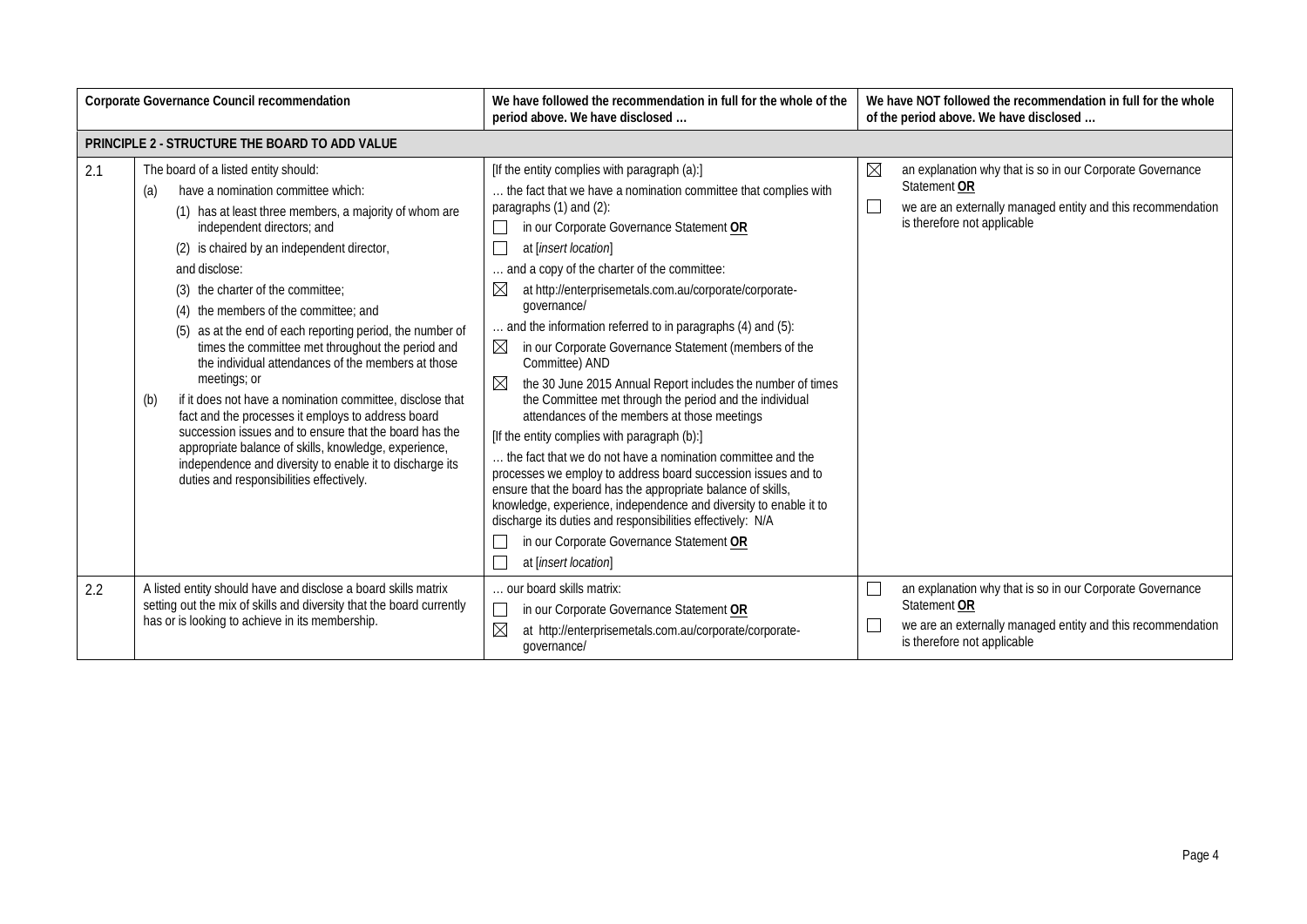|     | Corporate Governance Council recommendation                                                                                                                                                                                                                                                                                                                                                                                                                                                                                                            | We have followed the recommendation in full for the whole of the<br>period above. We have disclosed                                                                                                                                                                                                                                                                                                                                                                                                                                                 | We have NOT followed the recommendation in full for the whole<br>of the period above. We have disclosed                                                                                          |
|-----|--------------------------------------------------------------------------------------------------------------------------------------------------------------------------------------------------------------------------------------------------------------------------------------------------------------------------------------------------------------------------------------------------------------------------------------------------------------------------------------------------------------------------------------------------------|-----------------------------------------------------------------------------------------------------------------------------------------------------------------------------------------------------------------------------------------------------------------------------------------------------------------------------------------------------------------------------------------------------------------------------------------------------------------------------------------------------------------------------------------------------|--------------------------------------------------------------------------------------------------------------------------------------------------------------------------------------------------|
| 2.3 | A listed entity should disclose:<br>the names of the directors considered by the board to be<br>(a)<br>independent directors;<br>if a director has an interest, position, association or<br>(b)<br>relationship of the type described in Box 2.3 but the board<br>is of the opinion that it does not compromise the<br>independence of the director, the nature of the interest,<br>position, association or relationship in question and an<br>explanation of why the board is of that opinion; and<br>the length of service of each director.<br>(c) | the names of the directors considered by the board to be<br>independent directors:<br>⊠<br>in our Corporate Governance Statement OR<br>$\Box$<br>at [insert location]<br>and, where applicable, the information referred to in paragraph (b):<br>$\boxtimes$<br>in our Corporate Governance Statement OR<br>$\Box$<br>at [insert location]<br>and the length of service of each director:<br>$\Box$<br>in our Corporate Governance Statement OR<br>$\boxtimes$<br>the 30 June 2015 Annual Report include the length of service of<br>each Director. | an explanation why that is so in our Corporate Governance<br>Statement                                                                                                                           |
| 2.4 | A majority of the board of a listed entity should be independent<br>directors.                                                                                                                                                                                                                                                                                                                                                                                                                                                                         | the fact that we follow this recommendation:<br>in our Corporate Governance Statement OR<br>$\Box$<br>at [insert location]                                                                                                                                                                                                                                                                                                                                                                                                                          | $\boxtimes$<br>an explanation why that is so in our Corporate Governance<br>Statement OR<br>$\Box$<br>we are an externally managed entity and this recommendation<br>is therefore not applicable |
| 2.5 | The chair of the board of a listed entity should be an independent<br>director and, in particular, should not be the same person as the<br>CEO of the entity.                                                                                                                                                                                                                                                                                                                                                                                          | the fact that we follow this recommendation:<br>in our Corporate Governance Statement OR<br>$\Box$<br>at [insert location]                                                                                                                                                                                                                                                                                                                                                                                                                          | $\boxtimes$<br>an explanation why that is so in our Corporate Governance<br>Statement OR<br>$\Box$<br>we are an externally managed entity and this recommendation<br>is therefore not applicable |
| 2.6 | A listed entity should have a program for inducting new directors<br>and provide appropriate professional development opportunities<br>for directors to develop and maintain the skills and knowledge<br>needed to perform their role as directors effectively.                                                                                                                                                                                                                                                                                        | the fact that we follow this recommendation:<br>$\boxtimes$<br>in our Corporate Governance Statement OR<br>$\overline{\phantom{a}}$<br>at [insert location]                                                                                                                                                                                                                                                                                                                                                                                         | an explanation why that is so in our Corporate Governance<br>Statement OR<br>we are an externally managed entity and this recommendation<br>is therefore not applicable                          |
|     | <b>PRINCIPLE 3 - ACT ETHICALLY AND RESPONSIBLY</b>                                                                                                                                                                                                                                                                                                                                                                                                                                                                                                     |                                                                                                                                                                                                                                                                                                                                                                                                                                                                                                                                                     |                                                                                                                                                                                                  |
| 3.1 | A listed entity should:<br>have a code of conduct for its directors, senior executives<br>(a)<br>and employees; and<br>disclose that code or a summary of it.<br>(b)                                                                                                                                                                                                                                                                                                                                                                                   | our code of conduct or a summary of it:<br>$\boxtimes$<br>in our Corporate Governance Statement OR<br>$\Box$<br>at http://enterprisemetals.com.au/corporate/corporate-governance                                                                                                                                                                                                                                                                                                                                                                    | an explanation why that is so in our Corporate Governance<br>Statement                                                                                                                           |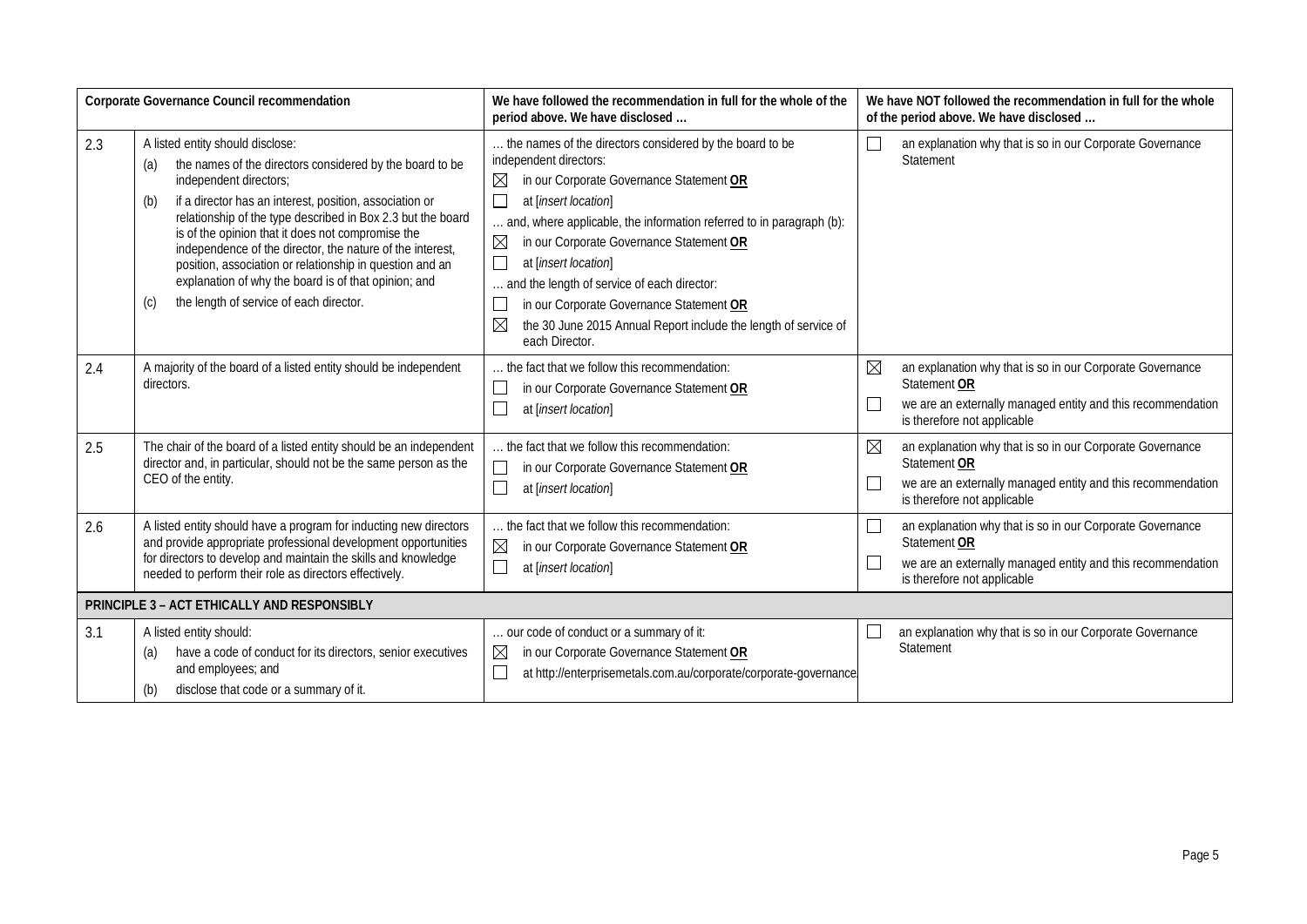| Corporate Governance Council recommendation |                                                                                                                                                                                                                                                                                                                                                                                                                                                                                                                                                                                                                                                                                                                                                                                                                                                                                                                                                                                      | We have followed the recommendation in full for the whole of the<br>period above. We have disclosed                                                                                                                                                                                                                                                                                                                                                                                                                                                                                                                                                                                                                                                                                                                                                                                                                                                                             | We have NOT followed the recommendation in full for the whole<br>of the period above. We have disclosed                                                                                                                                             |
|---------------------------------------------|--------------------------------------------------------------------------------------------------------------------------------------------------------------------------------------------------------------------------------------------------------------------------------------------------------------------------------------------------------------------------------------------------------------------------------------------------------------------------------------------------------------------------------------------------------------------------------------------------------------------------------------------------------------------------------------------------------------------------------------------------------------------------------------------------------------------------------------------------------------------------------------------------------------------------------------------------------------------------------------|---------------------------------------------------------------------------------------------------------------------------------------------------------------------------------------------------------------------------------------------------------------------------------------------------------------------------------------------------------------------------------------------------------------------------------------------------------------------------------------------------------------------------------------------------------------------------------------------------------------------------------------------------------------------------------------------------------------------------------------------------------------------------------------------------------------------------------------------------------------------------------------------------------------------------------------------------------------------------------|-----------------------------------------------------------------------------------------------------------------------------------------------------------------------------------------------------------------------------------------------------|
|                                             | <b>PRINCIPLE 4 - SAFEGUARD INTEGRITY IN CORPORATE REPORTING</b>                                                                                                                                                                                                                                                                                                                                                                                                                                                                                                                                                                                                                                                                                                                                                                                                                                                                                                                      |                                                                                                                                                                                                                                                                                                                                                                                                                                                                                                                                                                                                                                                                                                                                                                                                                                                                                                                                                                                 |                                                                                                                                                                                                                                                     |
| 4.1                                         | The board of a listed entity should:<br>have an audit committee which:<br>(a)<br>(1) has at least three members, all of whom are non-<br>executive directors and a majority of whom are<br>independent directors; and<br>(2) is chaired by an independent director, who is not the<br>chair of the board,<br>and disclose:<br>(3) the charter of the committee;<br>(4) the relevant qualifications and experience of the<br>members of the committee; and<br>(5) in relation to each reporting period, the number of<br>times the committee met throughout the period and<br>the individual attendances of the members at those<br>meetings; or<br>if it does not have an audit committee, disclose that fact<br>(b)<br>and the processes it employs that independently verify and<br>safeguard the integrity of its corporate reporting, including<br>the processes for the appointment and removal of the<br>external auditor and the rotation of the audit engagement<br>partner. | [If the entity complies with paragraph (a):]<br>the fact that we have an audit committee that complies with<br>paragraphs (1) and (2):<br>in our Corporate Governance Statement OR<br>$\Box$<br>at [insert location]<br>and a copy of the charter of the committee:<br>⊠<br>at http://enterprisemetals.com.au/corporate/corporate-<br>qovernance/<br>and the information referred to in paragraphs (4) and (5):<br>in our Corporate Governance Statement OR<br>$\mathbb{R}^n$<br>$\boxtimes$<br>in the 30 June 2015 Annual Report.<br>[If the entity complies with paragraph (b):]<br>the fact that we do not have an audit committee and the processes<br>we employ that independently verify and safeguard the integrity of our<br>corporate reporting, including the processes for the appointment and<br>removal of the external auditor and the rotation of the audit<br>engagement partner:<br>in our Corporate Governance Statement OR<br>$\Box$<br>at [insert location] | $\boxtimes$<br>an explanation why that is so in our Corporate Governance<br>Statement                                                                                                                                                               |
| 4.2                                         | The board of a listed entity should, before it approves the entity's<br>financial statements for a financial period, receive from its CEO<br>and CFO a declaration that, in their opinion, the financial records<br>of the entity have been properly maintained and that the financial<br>statements comply with the appropriate accounting standards<br>and give a true and fair view of the financial position and<br>performance of the entity and that the opinion has been formed<br>on the basis of a sound system of risk management and internal<br>control which is operating effectively.                                                                                                                                                                                                                                                                                                                                                                                  | the fact that we follow this recommendation:<br>$\boxtimes$<br>in our Corporate Governance Statement OR<br>$\Box$<br>at [insert location]                                                                                                                                                                                                                                                                                                                                                                                                                                                                                                                                                                                                                                                                                                                                                                                                                                       | an explanation why that is so in our Corporate Governance<br>$\Box$<br>Statement                                                                                                                                                                    |
| 4.3                                         | A listed entity that has an AGM should ensure that its external<br>auditor attends its AGM and is available to answer questions<br>from security holders relevant to the audit.                                                                                                                                                                                                                                                                                                                                                                                                                                                                                                                                                                                                                                                                                                                                                                                                      | the fact that we follow this recommendation:<br>$\boxtimes$<br>in our Corporate Governance Statement OR<br>П<br>at [insert location]                                                                                                                                                                                                                                                                                                                                                                                                                                                                                                                                                                                                                                                                                                                                                                                                                                            | an explanation why that is so in our Corporate Governance<br>$\mathbb{R}^n$<br>Statement OR<br>we are an externally managed entity that does not hold an<br>$\Box$<br>annual general meeting and this recommendation is therefore<br>not applicable |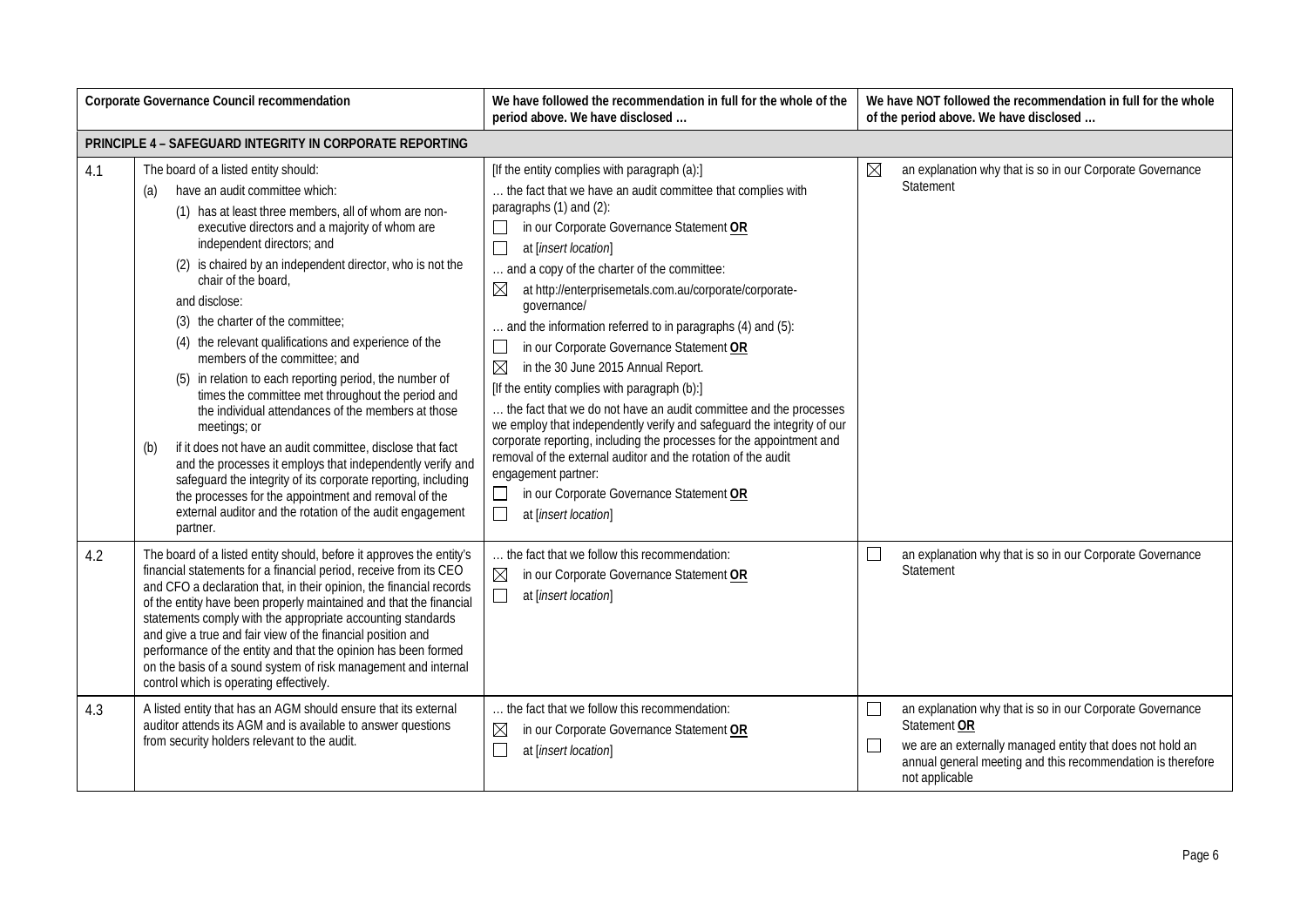| Corporate Governance Council recommendation |                                                                                                                                                                                                     | We have followed the recommendation in full for the whole of the<br>period above. We have disclosed                                                                                                                                                    | We have NOT followed the recommendation in full for the whole<br>of the period above. We have disclosed                                                                                                                                                 |  |
|---------------------------------------------|-----------------------------------------------------------------------------------------------------------------------------------------------------------------------------------------------------|--------------------------------------------------------------------------------------------------------------------------------------------------------------------------------------------------------------------------------------------------------|---------------------------------------------------------------------------------------------------------------------------------------------------------------------------------------------------------------------------------------------------------|--|
|                                             | PRINCIPLE 5 - MAKE TIMELY AND BALANCED DISCLOSURE                                                                                                                                                   |                                                                                                                                                                                                                                                        |                                                                                                                                                                                                                                                         |  |
| 5.1                                         | A listed entity should:<br>have a written policy for complying with its continuous<br>(a)<br>disclosure obligations under the Listing Rules; and<br>disclose that policy or a summary of it.<br>(b) | our continuous disclosure compliance policy or a summary of it:<br>$\boxtimes$<br>in our Corporate Governance Statement OR<br>policy is included in the Corporate Governance Plan at<br>http://enterprisemetals.com.au/corporate/corporate-governance/ | $\Box$<br>an explanation why that is so in our Corporate Governance<br>Statement                                                                                                                                                                        |  |
|                                             | PRINCIPLE 6 - RESPECT THE RIGHTS OF SECURITY HOLDERS                                                                                                                                                |                                                                                                                                                                                                                                                        |                                                                                                                                                                                                                                                         |  |
| 6.1                                         | A listed entity should provide information about itself and its<br>governance to investors via its website.                                                                                         | information about us and our governance on our website:<br>$\boxtimes$<br>at http://enterprisemetals.com.au/corporate/corporate-<br>qovernance/                                                                                                        | $\Box$<br>an explanation why that is so in our Corporate Governance<br>Statement                                                                                                                                                                        |  |
| 6.2                                         | A listed entity should design and implement an investor relations<br>program to facilitate effective two-way communication with<br>investors.                                                       | the fact that we follow this recommendation:<br>$\boxtimes$<br>in our Corporate Governance Statement OR<br>at [insert location]                                                                                                                        | $\Box$<br>an explanation why that is so in our Corporate Governance<br><b>Statement</b>                                                                                                                                                                 |  |
| 6.3                                         | A listed entity should disclose the policies and processes it has in<br>place to facilitate and encourage participation at meetings of<br>security holders.                                         | our policies and processes for facilitating and encouraging<br>participation at meetings of security holders:<br>in our Corporate Governance Statement OR<br>$\boxtimes$<br>at [insert location]                                                       | $\Box$<br>an explanation why that is so in our Corporate Governance<br>Statement OR<br>$\Box$<br>we are an externally managed entity that does not hold<br>periodic meetings of security holders and this recommendation<br>is therefore not applicable |  |
| 6.4                                         | A listed entity should give security holders the option to receive<br>communications from, and send communications to, the entity<br>and its security registry electronically.                      | . the fact that we follow this recommendation:<br>⊠<br>in our Corporate Governance Statement OR<br>at [insert location]                                                                                                                                | $\Box$<br>an explanation why that is so in our Corporate Governance<br>Statement                                                                                                                                                                        |  |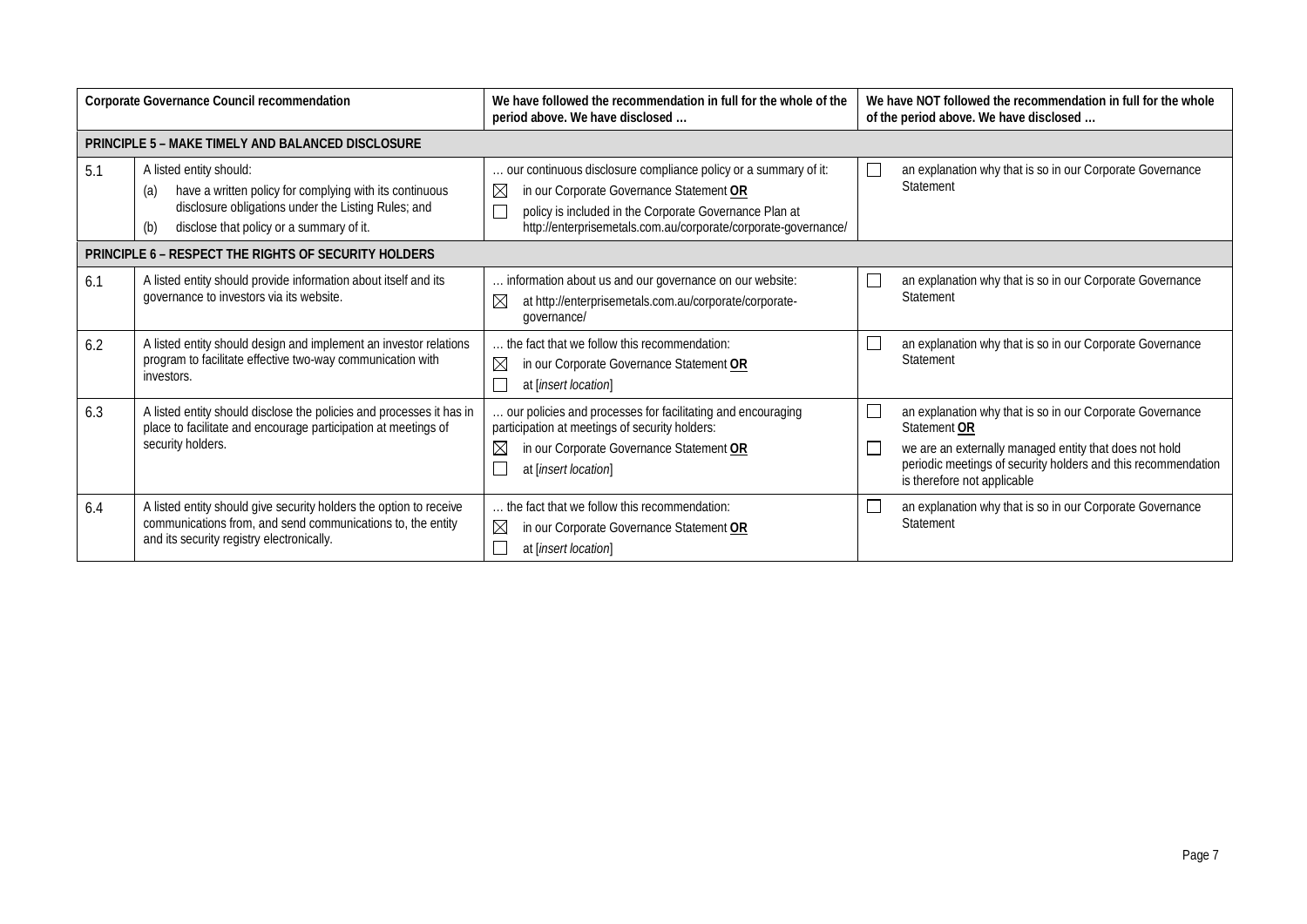| Corporate Governance Council recommendation |                                                                                                                                                                                                                                                                                                                                                                                                                                                                                                                                                                                                                                                                                                                                                    | We have followed the recommendation in full for the whole of the<br>period above. We have disclosed                                                                                                                                                                                                                                                                                                                                                                                                                                                                                                                                                                                                                                                                                                                                                  | We have NOT followed the recommendation in full for the whole<br>of the period above. We have disclosed |
|---------------------------------------------|----------------------------------------------------------------------------------------------------------------------------------------------------------------------------------------------------------------------------------------------------------------------------------------------------------------------------------------------------------------------------------------------------------------------------------------------------------------------------------------------------------------------------------------------------------------------------------------------------------------------------------------------------------------------------------------------------------------------------------------------------|------------------------------------------------------------------------------------------------------------------------------------------------------------------------------------------------------------------------------------------------------------------------------------------------------------------------------------------------------------------------------------------------------------------------------------------------------------------------------------------------------------------------------------------------------------------------------------------------------------------------------------------------------------------------------------------------------------------------------------------------------------------------------------------------------------------------------------------------------|---------------------------------------------------------------------------------------------------------|
|                                             | <b>PRINCIPLE 7 - RECOGNISE AND MANAGE RISK</b>                                                                                                                                                                                                                                                                                                                                                                                                                                                                                                                                                                                                                                                                                                     |                                                                                                                                                                                                                                                                                                                                                                                                                                                                                                                                                                                                                                                                                                                                                                                                                                                      |                                                                                                         |
| 7.1                                         | The board of a listed entity should:<br>have a committee or committees to oversee risk, each of<br>(a)<br>which:<br>(1) has at least three members, a majority of whom are<br>independent directors; and<br>(2) is chaired by an independent director,<br>and disclose:<br>(3) the charter of the committee;<br>(4) the members of the committee; and<br>(5) as at the end of each reporting period, the number of<br>times the committee met throughout the period and<br>the individual attendances of the members at those<br>meetings; or<br>if it does not have a risk committee or committees that<br>(b)<br>satisfy (a) above, disclose that fact and the processes it<br>employs for overseeing the entity's risk management<br>framework. | [If the entity complies with paragraph (a):]<br>the fact that we have a committee or committees to oversee risk<br>that comply with paragraphs (1) and (2):<br>in our Corporate Governance Statement OR<br>$\Box$<br>at [insert location]<br>and a copy of the charter of the committee:<br>at http://enterprisemetals.com.au/corporate/corporate-<br>$\bowtie$<br>qovernance/<br>and the information referred to in paragraphs (4) and (5):<br>in our Corporate Governance Statement OR<br>$\Box$<br>$\boxtimes$<br>in the Company's 30 June 2015 Annual Report<br>[If the entity complies with paragraph (b):]<br>the fact that we do not have a risk committee or committees that<br>satisfy (a) and the processes we employ for overseeing our risk<br>management framework:<br>in our Corporate Governance Statement OR<br>at [insert location] | $\boxtimes$<br>an explanation why that is so in our Corporate Governance<br>Statement                   |
| 7.2                                         | The board or a committee of the board should:<br>review the entity's risk management framework at least<br>(a)<br>annually to satisfy itself that it continues to be sound; and<br>disclose, in relation to each reporting period, whether such<br>(b)<br>a review has taken place.                                                                                                                                                                                                                                                                                                                                                                                                                                                                | the fact that board or a committee of the board reviews the entity's<br>risk management framework at least annually to satisfy itself that it<br>continues to be sound:<br>in our Corporate Governance Statement OR<br>⊠<br>at [insert location]<br>$\vert \ \ \vert$<br>and that such a review has taken place in the reporting period<br>covered by this Appendix 4G:<br>in our Corporate Governance Statement OR<br>⊠<br>at [insert location]                                                                                                                                                                                                                                                                                                                                                                                                     | $\Box$<br>an explanation why that is so in our Corporate Governance<br>Statement                        |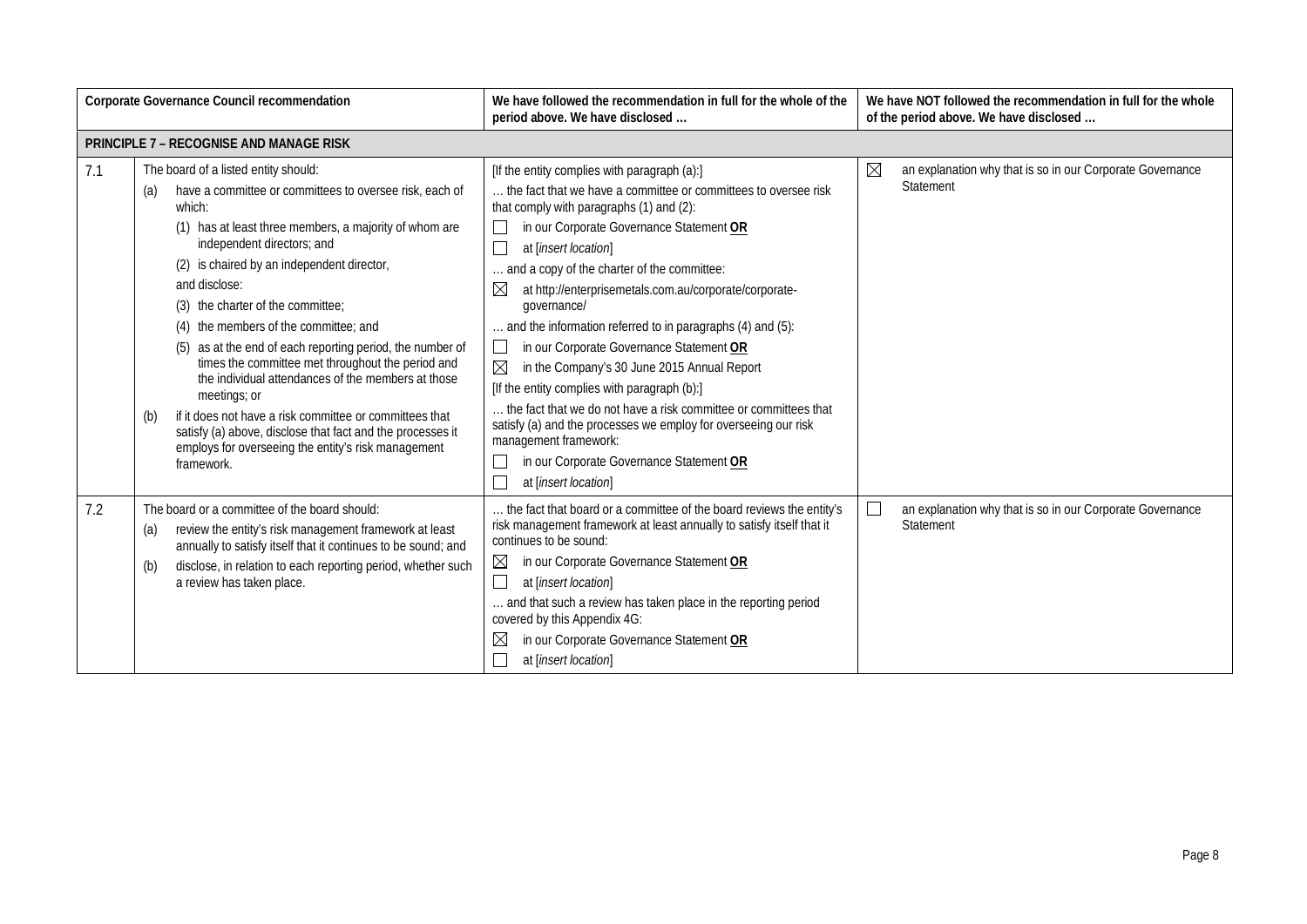| Corporate Governance Council recommendation |                                                                                                                                                                                                                                                                                                                                                                              | We have followed the recommendation in full for the whole of the<br>We have NOT followed the recommendation in full for the whole<br>of the period above. We have disclosed<br>period above. We have disclosed                                                                                                                                                                                                                                                                                                                                    |                                                                                        |
|---------------------------------------------|------------------------------------------------------------------------------------------------------------------------------------------------------------------------------------------------------------------------------------------------------------------------------------------------------------------------------------------------------------------------------|---------------------------------------------------------------------------------------------------------------------------------------------------------------------------------------------------------------------------------------------------------------------------------------------------------------------------------------------------------------------------------------------------------------------------------------------------------------------------------------------------------------------------------------------------|----------------------------------------------------------------------------------------|
| 7.3                                         | A listed entity should disclose:<br>if it has an internal audit function, how the function is<br>(a)<br>structured and what role it performs; or<br>if it does not have an internal audit function, that fact and<br>(b)<br>the processes it employs for evaluating and continually<br>improving the effectiveness of its risk management and<br>internal control processes. | [If the entity complies with paragraph (a):]<br>how our internal audit function is structured and what role it<br>performs:<br>in our Corporate Governance Statement OR<br>at [insert location]<br>[If the entity complies with paragraph (b):]<br>the fact that we do not have an internal audit function and the<br>processes we employ for evaluating and continually improving the<br>effectiveness of our risk management and internal control processes:<br>$\boxtimes$<br>in our Corporate Governance Statement OR<br>at [insert location] | an explanation why that is so in our Corporate Governance<br>Statement                 |
| 7.4                                         | A listed entity should disclose whether it has any material<br>exposure to economic, environmental and social sustainability<br>risks and, if it does, how it manages or intends to manage those<br>risks.                                                                                                                                                                   | whether we have any material exposure to economic,<br>environmental and social sustainability risks and, if we do, how we<br>manage or intend to manage those risks:<br>$\boxtimes$<br>in our Corporate Governance Statement OR<br>at [insert location]                                                                                                                                                                                                                                                                                           | an explanation why that is so in our Corporate Governance<br>$\mathsf{L}$<br>Statement |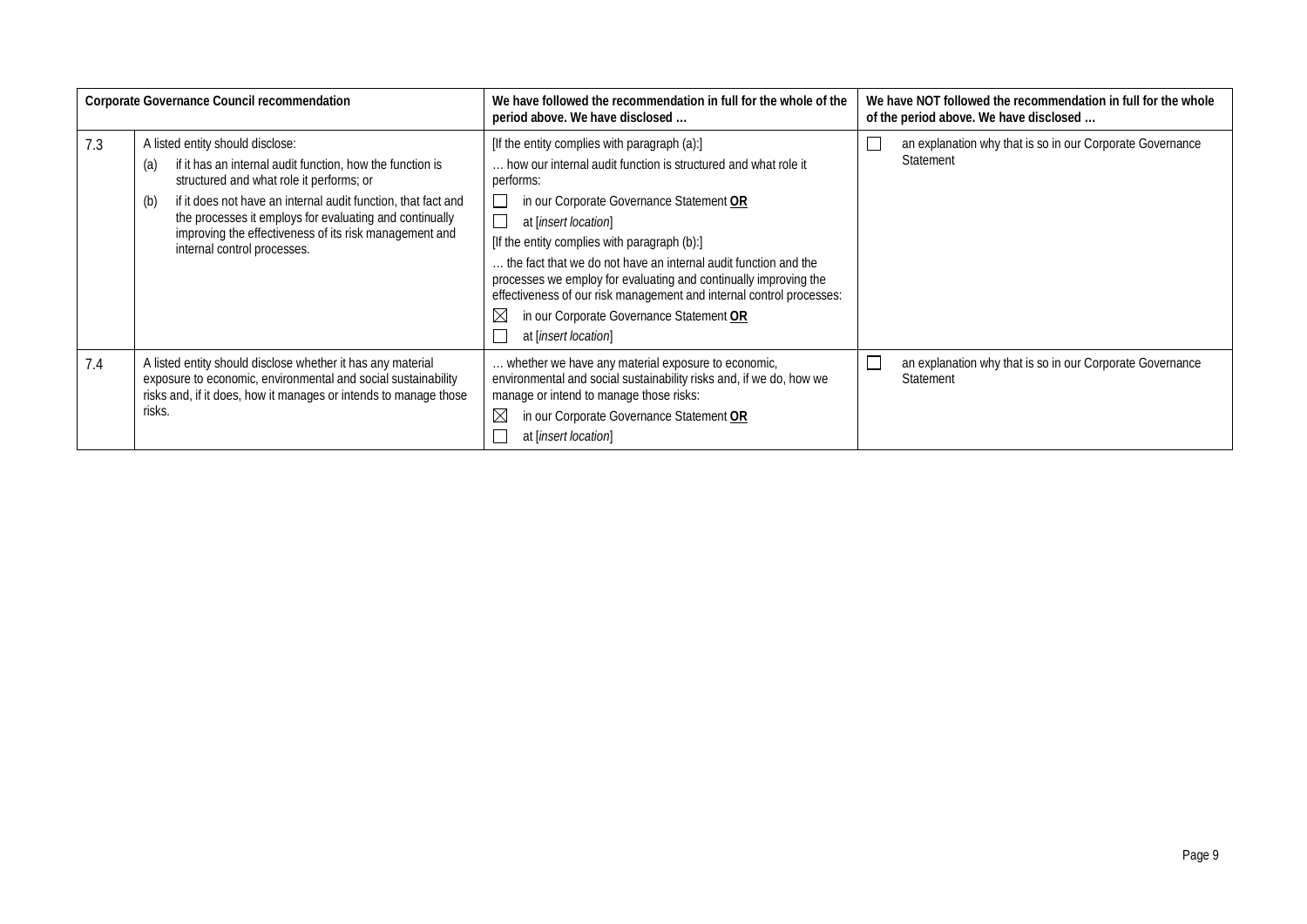| <b>Corporate Governance Council recommendation</b> |                                                                                                                                                                                                                                                                                                                                                                                                                                                                                                                                                                                                                                                                                                                                                                                                      | We have followed the recommendation in full for the whole of the<br>period above. We have disclosed                                                                                                                                                                                                                                                                                                                                                                                                                                                                                                                                                                                                                                                                                                                                                                                                                | We have NOT followed the recommendation in full for the whole<br>of the period above. We have disclosed                                                                                                                                                                                                                           |  |
|----------------------------------------------------|------------------------------------------------------------------------------------------------------------------------------------------------------------------------------------------------------------------------------------------------------------------------------------------------------------------------------------------------------------------------------------------------------------------------------------------------------------------------------------------------------------------------------------------------------------------------------------------------------------------------------------------------------------------------------------------------------------------------------------------------------------------------------------------------------|--------------------------------------------------------------------------------------------------------------------------------------------------------------------------------------------------------------------------------------------------------------------------------------------------------------------------------------------------------------------------------------------------------------------------------------------------------------------------------------------------------------------------------------------------------------------------------------------------------------------------------------------------------------------------------------------------------------------------------------------------------------------------------------------------------------------------------------------------------------------------------------------------------------------|-----------------------------------------------------------------------------------------------------------------------------------------------------------------------------------------------------------------------------------------------------------------------------------------------------------------------------------|--|
|                                                    | <b>PRINCIPLE 8 - REMUNERATE FAIRLY AND RESPONSIBLY</b>                                                                                                                                                                                                                                                                                                                                                                                                                                                                                                                                                                                                                                                                                                                                               |                                                                                                                                                                                                                                                                                                                                                                                                                                                                                                                                                                                                                                                                                                                                                                                                                                                                                                                    |                                                                                                                                                                                                                                                                                                                                   |  |
| 8.1                                                | The board of a listed entity should:<br>have a remuneration committee which:<br>(a)<br>(1) has at least three members, a majority of whom are<br>independent directors; and<br>(2) is chaired by an independent director,<br>and disclose:<br>(3) the charter of the committee;<br>(4) the members of the committee; and<br>(5) as at the end of each reporting period, the number of<br>times the committee met throughout the period and<br>the individual attendances of the members at those<br>meetings; or<br>if it does not have a remuneration committee, disclose that<br>(b)<br>fact and the processes it employs for setting the level and<br>composition of remuneration for directors and senior<br>executives and ensuring that such remuneration is<br>appropriate and not excessive. | [If the entity complies with paragraph (a):]<br>the fact that we have a remuneration committee that complies with<br>paragraphs (1) and (2):<br>in our Corporate Governance Statement OR<br>at [insert location]<br>and a copy of the charter of the committee:<br>$\boxtimes$<br>at http://enterprisemetals.com.au/corporate/corporate-<br>qovernance/<br>and the information referred to in paragraphs (4) and (5):<br>in our Corporate Governance Statement OR<br>$\Box$<br>$\boxtimes$<br>at 30 June 2015 Annual Report.<br>[If the entity complies with paragraph (b):]<br>the fact that we do not have a remuneration committee and the<br>processes we employ for setting the level and composition of<br>remuneration for directors and senior executives and ensuring that<br>such remuneration is appropriate and not excessive: N/A<br>in our Corporate Governance Statement OR<br>at [insert location] | $\boxtimes$<br>an explanation why that is so in our Corporate Governance<br>Statement OR<br>$\Box$<br>we are an externally managed entity and this recommendation is<br>therefore not applicable                                                                                                                                  |  |
| 8.2                                                | A listed entity should separately disclose its policies and<br>practices regarding the remuneration of non-executive directors<br>and the remuneration of executive directors and other senior<br>executives.                                                                                                                                                                                                                                                                                                                                                                                                                                                                                                                                                                                        | separately our remuneration policies and practices regarding the<br>remuneration of non-executive directors and the remuneration of<br>executive directors and other senior executives:<br>$\boxtimes$<br>in our Corporate Governance Statement OR<br>at [insert location]                                                                                                                                                                                                                                                                                                                                                                                                                                                                                                                                                                                                                                         | $\Box$<br>an explanation why that is so in our Corporate Governance<br>Statement OR<br>we are an externally managed entity and this recommendation<br>$\Box$<br>is therefore not applicable                                                                                                                                       |  |
| 8.3                                                | A listed entity which has an equity-based remuneration scheme<br>should:<br>have a policy on whether participants are permitted to<br>(a)<br>enter into transactions (whether through the use of<br>derivatives or otherwise) which limit the economic risk of<br>participating in the scheme; and<br>disclose that policy or a summary of it.<br>(b)                                                                                                                                                                                                                                                                                                                                                                                                                                                | our policy on this issue or a summary of it:<br>$\boxtimes$<br>in our Corporate Governance Statement OR<br>$\Box$<br>at [insert location]                                                                                                                                                                                                                                                                                                                                                                                                                                                                                                                                                                                                                                                                                                                                                                          | $\Box$<br>an explanation why that is so in our Corporate Governance<br>Statement OR<br>we do not have an equity-based remuneration scheme and this<br>$\mathbf{L}$<br>recommendation is therefore not applicable OR<br>$\mathbf{L}$<br>we are an externally managed entity and this recommendation<br>is therefore not applicable |  |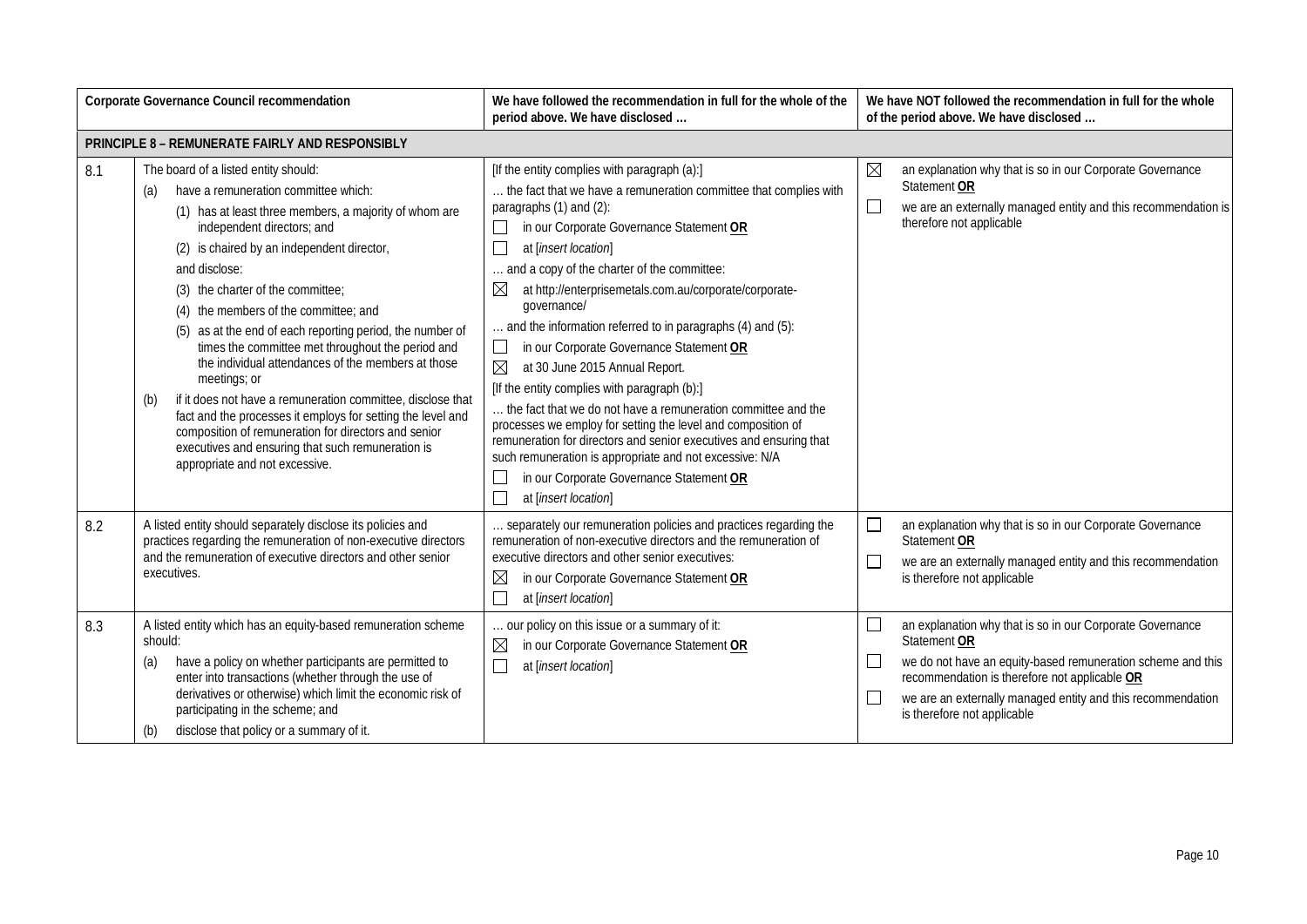| <b>Corporate Governance Council recommendation</b> |                                                                                                                                                                                                                                                                                                                                                                                                                        | We have followed the recommendation in full for the whole of the<br>period above. We have disclosed                                       | We have NOT followed the recommendation in full for the whole<br>of the period above. We have disclosed |
|----------------------------------------------------|------------------------------------------------------------------------------------------------------------------------------------------------------------------------------------------------------------------------------------------------------------------------------------------------------------------------------------------------------------------------------------------------------------------------|-------------------------------------------------------------------------------------------------------------------------------------------|---------------------------------------------------------------------------------------------------------|
|                                                    | ADDITIONAL DISCLOSURES APPLICABLE TO EXTERNALLY MANAGED LISTED ENTITIES                                                                                                                                                                                                                                                                                                                                                |                                                                                                                                           |                                                                                                         |
|                                                    | Alternative to Recommendation 1.1 for externally managed listed<br>entities:<br>The responsible entity of an externally managed listed entity<br>should disclose:<br>the arrangements between the responsible entity and the<br>(a)<br>listed entity for managing the affairs of the listed entity;<br>the role and responsibility of the board of the responsible<br>(b)<br>entity for overseeing those arrangements. | the information referred to in paragraphs (a) and (b): N/A<br>in our Corporate Governance Statement OR<br>at [insert location]            | an explanation why that is so in our Corporate Governance<br>Statement                                  |
|                                                    | Alternative to Recommendations 8.1, 8.2 and 8.3 for externally<br>managed listed entities:<br>An externally managed listed entity should clearly disclose the<br>terms governing the remuneration of the manager.                                                                                                                                                                                                      | the terms governing our remuneration as manager of the entity:<br>N/A<br>in our Corporate Governance Statement OR<br>at [insert location] | an explanation why that is so in our Corporate Governance<br>Statement                                  |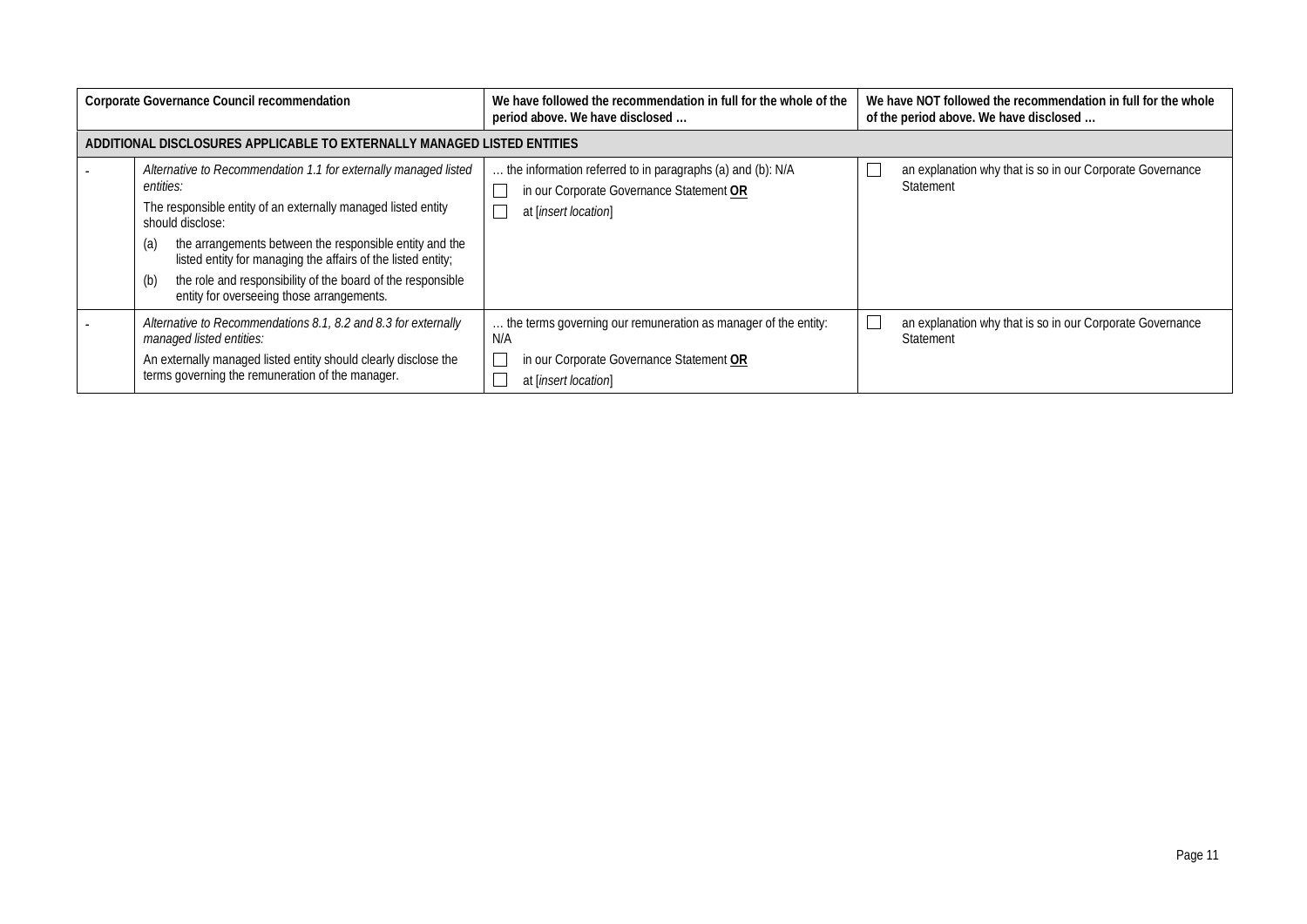### **ENTERPRISE METALS LIMITED ACN 123 567 073 (Company)**

#### **CORPORATE GOVERNANCE STATEMENT FOR THE FINANCIAL YEAR ENDED 30 JUNE 2015**

This Corporate Governance Statement is current as at 22 October 2015 and has been approved by the Board of the Company on that date.

This Corporate Governance Statement discloses the extent to which the Company has, during the financial year ended 30 June 2015, followed the recommendations set by the ASX Corporate Governance Council in its publication Corporate Governance Principles and Recommendations (**Recommendations**). The Recommendations are not mandatory, however the Recommendations that have not been followed for any part of the reporting period have been identified and reasons provided for not following them along with what (if any) alternative governance practices were adopted in lieu of the recommendation during that period.

The Company has adopted a Corporate Governance Plan which provides the written terms of reference for the Company's corporate governance duties.

The Company's Corporate Governance Plan is available on the Company's website at [http://enterprisemetals.com.au/.](http://enterprisemetals.com.au/)

| <b>RECOMMENDATIONS (3RD EDITION)</b>                                                                                                                                                                                                                                                                        | <b>COMPLY</b> | <b>EXPLANATION</b>                                                                                                                                                                                                                                                                                                                                                                                                                                                                                                                                                                                                                                                                                                                                |
|-------------------------------------------------------------------------------------------------------------------------------------------------------------------------------------------------------------------------------------------------------------------------------------------------------------|---------------|---------------------------------------------------------------------------------------------------------------------------------------------------------------------------------------------------------------------------------------------------------------------------------------------------------------------------------------------------------------------------------------------------------------------------------------------------------------------------------------------------------------------------------------------------------------------------------------------------------------------------------------------------------------------------------------------------------------------------------------------------|
| Principle 1: Lay solid foundations for management and oversight                                                                                                                                                                                                                                             |               |                                                                                                                                                                                                                                                                                                                                                                                                                                                                                                                                                                                                                                                                                                                                                   |
| <b>Recommendation 1.1</b><br>A listed entity should have and disclose a charter which<br>sets out the respective roles and responsibilities of the<br>Board, the Chair and management, and includes a<br>description of those matters expressly reserved to the<br>Board and those delegated to management. | <b>YES</b>    | The Company has adopted a Board Charter that sets out the specific<br>roles and responsibilities of the Board, the Chair and management and<br>includes a description of those matters expressly reserved to the Board<br>and those delegated to management.<br>The Board Charter sets out the specific responsibilities of the Board,<br>requirements as to the Board's composition, the roles and<br>responsibilities of the Chairman and Company Secretary, Directors'<br>access to Company records and information, details of the Board's<br>relationship with management, details of the Board's performance<br>review and details of the Board's disclosure policy.<br>A copy of the Company's Board Charter is available in the Company's |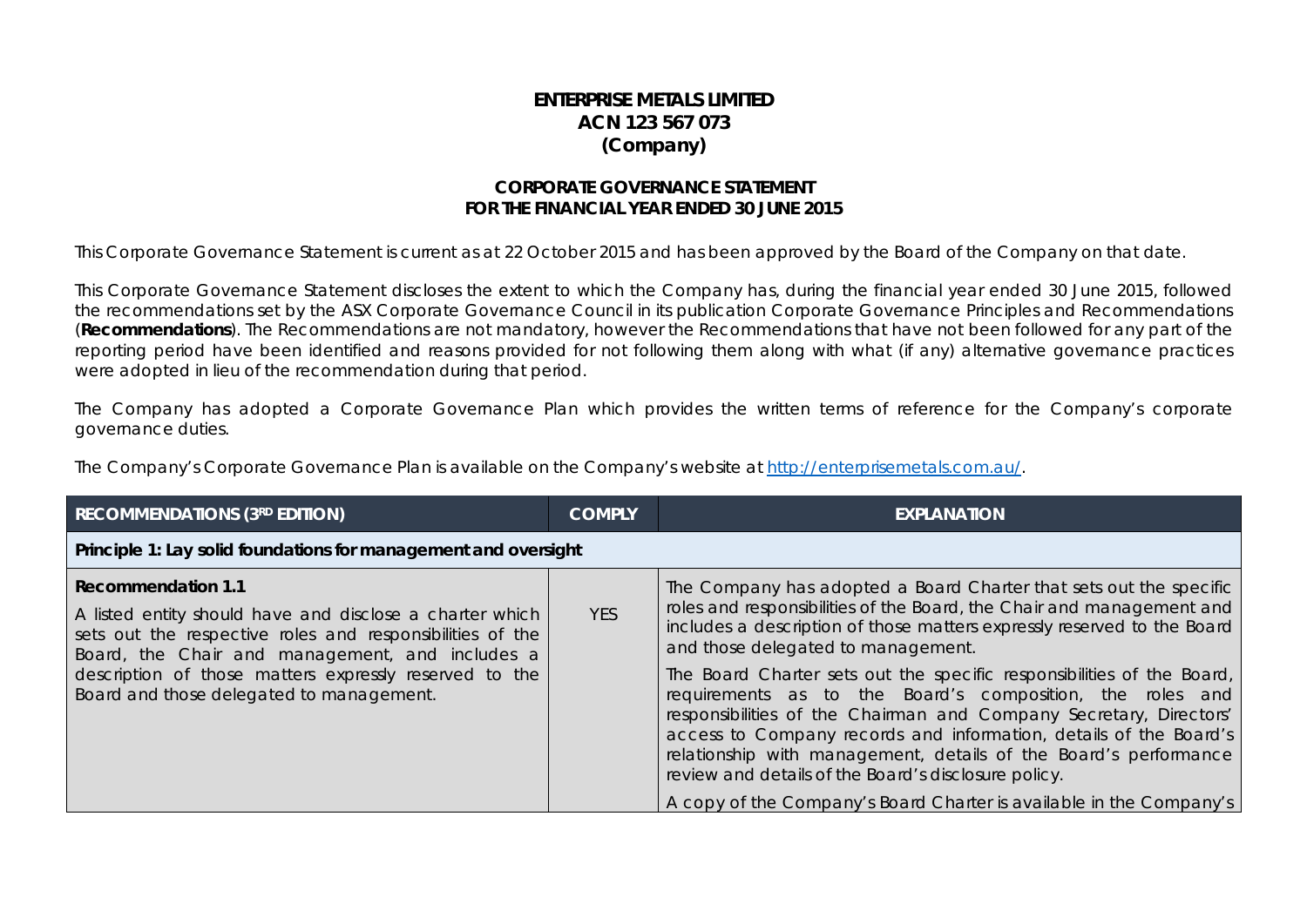| <b>RECOMMENDATIONS (3RD EDITION)</b>                                                                                                                                                                                                                                                                                                                          | <b>COMPLY</b> | <b>EXPLANATION</b>                                                                                                                                                                                                                                                                                                                                                                                                                                                                                                                                                                                                                              |
|---------------------------------------------------------------------------------------------------------------------------------------------------------------------------------------------------------------------------------------------------------------------------------------------------------------------------------------------------------------|---------------|-------------------------------------------------------------------------------------------------------------------------------------------------------------------------------------------------------------------------------------------------------------------------------------------------------------------------------------------------------------------------------------------------------------------------------------------------------------------------------------------------------------------------------------------------------------------------------------------------------------------------------------------------|
|                                                                                                                                                                                                                                                                                                                                                               |               | Corporate Governance Plan, on the Company's website.                                                                                                                                                                                                                                                                                                                                                                                                                                                                                                                                                                                            |
| <b>Recommendation 1.2</b><br>A listed entity should:<br>(a) undertake appropriate checks before appointing a<br>person, or putting forward to security holders a<br>candidate for election, as a Director; and<br>(b) provide security holders with all material information<br>relevant to a decision on whether or not to elect or re-<br>elect a Director. | <b>YES</b>    | (a) The Company has guidelines for the appointment and selection of<br>the Board in its Remuneration and Nomination Committee Charter<br>in its Corporate Governance Plan. The Company's Remuneration<br>and Nomination Committee Charter requires that prior to<br>appointing a director or recommending a new candidate for<br>election as a director that appropriate checks are undertaken as<br>to the persons character, experience, education, criminal record<br>and bankruptcy history. These checks will be undertaken in future<br>prior to appointing a new director or recommending a new<br>candidate for election as a director. |
|                                                                                                                                                                                                                                                                                                                                                               |               | Under the Remuneration and Nomination Committee Charter in its<br>(b)<br>Corporate Governance Plan, all material information relevant to a<br>decision on whether or not to elect or re-elect a Director must be<br>provided to security holders in the Notice of Meeting containing<br>the resolution to elect or re-elect a Director. This information has<br>been included in the Company's 2015 Notice of Annual General<br>Meeting.                                                                                                                                                                                                        |
| <b>Recommendation 1.3</b><br>A listed entity should have a written agreement with each<br>Director and senior executive setting out the terms of their<br>appointment.                                                                                                                                                                                        | <b>YES</b>    | The Company's Remuneration and Nomination Committee Charter in<br>its Corporate Governance Plan requires the Company to ensure that<br>each Director and senior executive is a party to a written agreement<br>with the Company which sets out the terms of that Director's or senior<br>executive's appointment.<br>The Company has had written agreements with each of its Directors<br>and senior executives for the past financial year.                                                                                                                                                                                                    |
| <b>Recommendation 1.4</b><br>The company secretary of a listed entity should be<br>accountable directly to the Board, through the Chair, on<br>all matters to do with the proper functioning of the Board.                                                                                                                                                    | <b>YES</b>    | The Board Charter in the Company's Corporate Governance Plan<br>outlines the roles, responsibility and accountability of the Company<br>Secretary. In accordance with this, the Company Secretary reports to<br>the Board through the Chairman and is responsible for (i) facilitation of<br>the flow of information between the Board and its Committees and<br>between senior executives and non-executive Directors, (ii) facilitation<br>of the induction and professional development of Directors, (iii)                                                                                                                                  |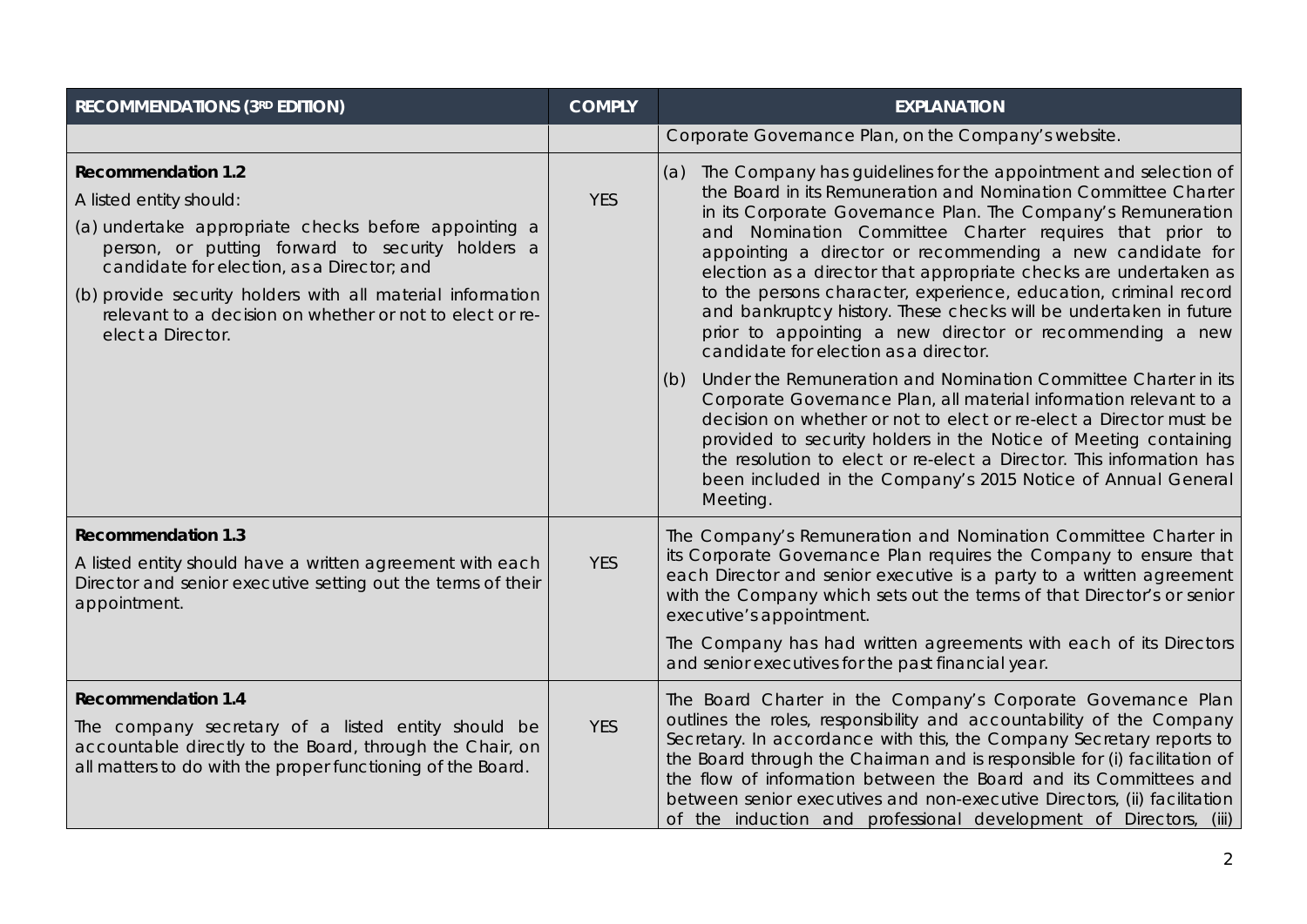| <b>RECOMMENDATIONS (3RD EDITION)</b>                                                                                                                                                                                                                                       | <b>COMPLY</b>    | <b>EXPLANATION</b>                                                                                                                                                                                                                                                                                                  |                                                                                                                                                                                                                                                              |
|----------------------------------------------------------------------------------------------------------------------------------------------------------------------------------------------------------------------------------------------------------------------------|------------------|---------------------------------------------------------------------------------------------------------------------------------------------------------------------------------------------------------------------------------------------------------------------------------------------------------------------|--------------------------------------------------------------------------------------------------------------------------------------------------------------------------------------------------------------------------------------------------------------|
|                                                                                                                                                                                                                                                                            |                  | facilitation and monitoring of the implementation of Board policies and<br>procedures and (iv) provision of advice to the Board on corporate<br>governance matters, the application of the Constitution, the ASX Listing<br>Rules and other applicable laws. All Directors have access to the<br>Company Secretary. |                                                                                                                                                                                                                                                              |
| <b>Recommendation 1.5</b>                                                                                                                                                                                                                                                  |                  | (a) The Company has adopted a Diversity Policy which provides a                                                                                                                                                                                                                                                     |                                                                                                                                                                                                                                                              |
| A listed entity should:                                                                                                                                                                                                                                                    | <b>PARTIALLY</b> | framework for the Company to establish and achieve measurable<br>diversity objectives, including in respect of gender diversity. The                                                                                                                                                                                |                                                                                                                                                                                                                                                              |
| (a) have a diversity policy which includes requirements for<br>the Board or a relevant committee of the Board to set<br>measurable objectives for achieving gender diversity<br>and to assess annually both the objectives and the<br>entity's progress in achieving them; |                  | Diversity Policy allows the Board to set measurable gender diversity<br>objectives, if considered appropriate, and to assess annually both<br>the objectives if any have been set and the Company's progress in<br>achieving them.                                                                                  |                                                                                                                                                                                                                                                              |
| (b) disclose that policy or a summary of it; and                                                                                                                                                                                                                           |                  | (b) The Diversity Policy is available, as part of the Corporate<br>Governance Plan, on the Company's website.                                                                                                                                                                                                       |                                                                                                                                                                                                                                                              |
| (c) disclose as at the end of each reporting period:                                                                                                                                                                                                                       |                  | The Board did not set measurable gender diversity objectives for<br>(C)                                                                                                                                                                                                                                             |                                                                                                                                                                                                                                                              |
| the measurable objectives for achieving gender<br>(i)<br>diversity set by the Board in accordance with the<br>entity's diversity policy and its progress towards<br>achieving them; and                                                                                    |                  |                                                                                                                                                                                                                                                                                                                     | the past financial year because the Board considered the<br>application of a measurable gender diversity objective requiring a<br>specified proportion of women on the Board and in senior<br>executive roles would, given the small size of the Company and |
| either:<br>(ii)                                                                                                                                                                                                                                                            |                  | the Board, unduly limit the Company from applying the Diversity<br>Policy as a whole and the Company's policy of appointing based                                                                                                                                                                                   |                                                                                                                                                                                                                                                              |
| (A)<br>the respective proportions of men and<br>women on the Board, in senior executive                                                                                                                                                                                    |                  | on skills and merit. It is noted that 50% of the Company's full-time<br>employees are currently female.                                                                                                                                                                                                             |                                                                                                                                                                                                                                                              |
| positions and across the whole organisation<br>(including how the entity has defined<br>"senior executive" for these purposes); or                                                                                                                                         |                  | The respective proportions of men and women on the Board, in<br>senior executive positions and across the whole organisation<br>(including how the entity has defined "senior executive" for these                                                                                                                  |                                                                                                                                                                                                                                                              |
| (B)<br>if the entity is a "relevant employer" under                                                                                                                                                                                                                        |                  | purposes) for the past financial year is disclosed below -<br>Female<br>Male                                                                                                                                                                                                                                        |                                                                                                                                                                                                                                                              |
| the Workplace Gender Equality Act, the<br>entity's most recent "Gender Equality                                                                                                                                                                                            |                  |                                                                                                                                                                                                                                                                                                                     |                                                                                                                                                                                                                                                              |
| Indicators", as defined in the Workplace                                                                                                                                                                                                                                   |                  | 0%<br>100%<br><b>Board</b><br>50%<br>Senior Executive*<br>50%                                                                                                                                                                                                                                                       |                                                                                                                                                                                                                                                              |
| Gender Equality Act.                                                                                                                                                                                                                                                       |                  | 50%                                                                                                                                                                                                                                                                                                                 |                                                                                                                                                                                                                                                              |
|                                                                                                                                                                                                                                                                            |                  | Whole organisation 50%                                                                                                                                                                                                                                                                                              |                                                                                                                                                                                                                                                              |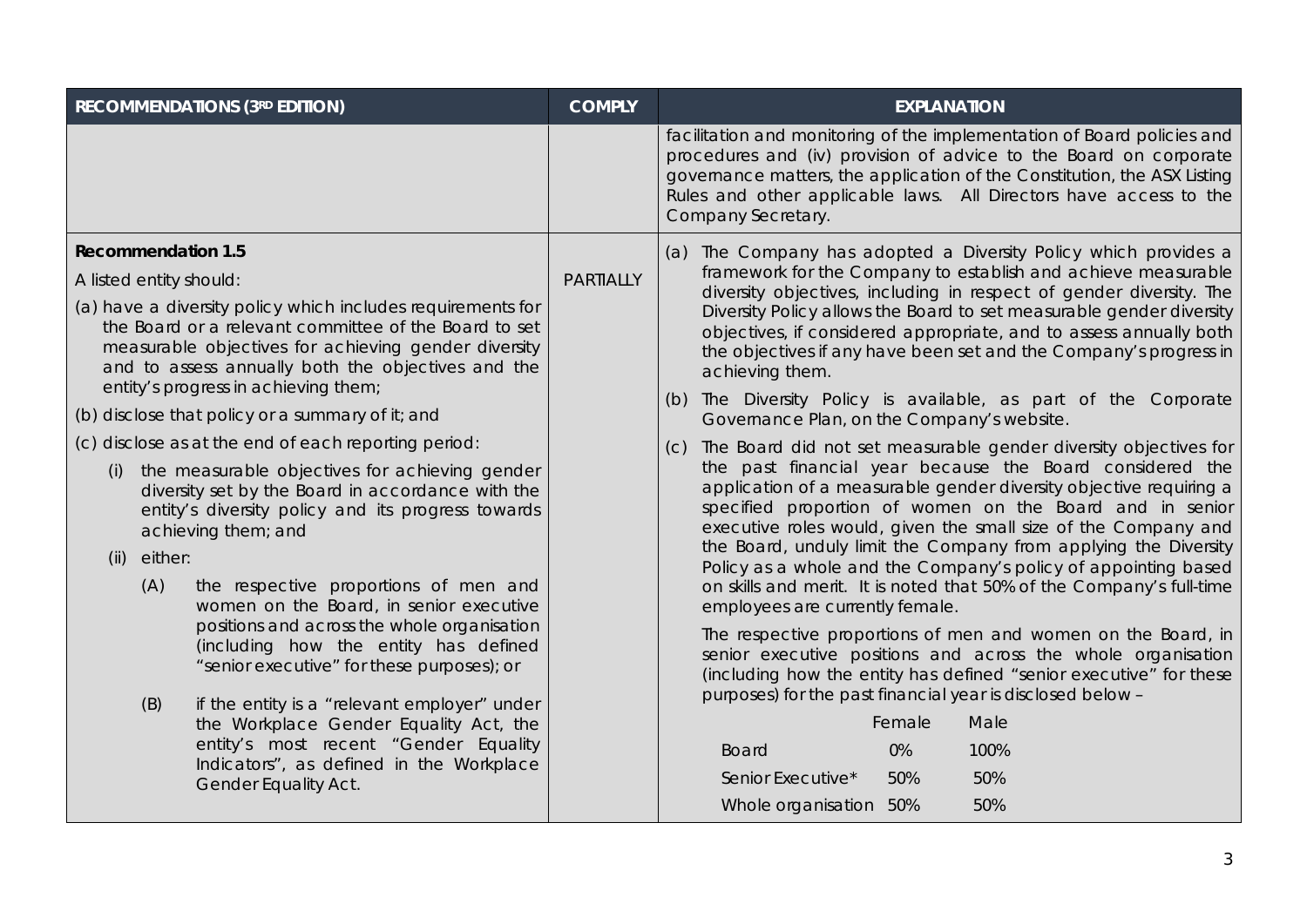| <b>RECOMMENDATIONS (3RD EDITION)</b>                                                                                                                                                                                                                                                                                                                                       | <b>COMPLY</b> | <b>EXPLANATION</b>                                                                                                                                                                                                                                                                                                                                                                                                                                                                                                                                                                                                                                                                                                                                                                                                                                                                                                                                                                                                                                                                                                                                                                                                                                                                              |
|----------------------------------------------------------------------------------------------------------------------------------------------------------------------------------------------------------------------------------------------------------------------------------------------------------------------------------------------------------------------------|---------------|-------------------------------------------------------------------------------------------------------------------------------------------------------------------------------------------------------------------------------------------------------------------------------------------------------------------------------------------------------------------------------------------------------------------------------------------------------------------------------------------------------------------------------------------------------------------------------------------------------------------------------------------------------------------------------------------------------------------------------------------------------------------------------------------------------------------------------------------------------------------------------------------------------------------------------------------------------------------------------------------------------------------------------------------------------------------------------------------------------------------------------------------------------------------------------------------------------------------------------------------------------------------------------------------------|
|                                                                                                                                                                                                                                                                                                                                                                            |               | * The Senior Executives for the purposes of the table above are<br>the individuals at the highest level of organisational<br>management below the Board. The Senior Executives include<br>the Company Secretary and the CFO but does not include the<br>Managing Director who is included in the 'Board' calculation<br>above.                                                                                                                                                                                                                                                                                                                                                                                                                                                                                                                                                                                                                                                                                                                                                                                                                                                                                                                                                                  |
| <b>Recommendation 1.6</b><br>A listed entity should:<br>(a) have and disclose a process for periodically evaluating<br>the performance of the Board, its committees and<br>individual Directors; and<br>(b) disclose, in relation to each reporting period, whether<br>a performance evaluation was undertaken in the<br>reporting period in accordance with that process. | <b>YES</b>    | (a) The Company's Board Charter notes that the Company's<br>Remuneration and Nomination Committee (or, in its absence, the<br>Board) is responsible for evaluating the performance of the Board,<br>its committees and individual Directors and senior executives on an<br>annual basis. The process for this is set out in the Company's<br>Performance Evaluation Policy in the Corporate Governance Plan,<br>which is available on the Company's website.<br>The Company's Performance Evaluation Policy in the Corporate<br>(b)<br>Governance Plan requires the Company to disclose whether or not<br>performance evaluations were conducted during the relevant<br>reporting period. A formal performance evaluation in respect of<br>the Board, its committees and individual Directors was not<br>undertaken during the financial year ended 30 June 2015.<br>However, a formal performance evaluation in respect of the Board<br>and its committees was undertaken in September 2015.<br>ln.<br>addition, it is noted that the Chairman has open and honest<br>communications with each of the Directors both throughout the<br>financial year and currently whereby matters relating to individual<br>director performance, if any, are raised promptly and dealt with<br>accordingly. |
| <b>Recommendation 1.7</b><br>A listed entity should:<br>(a) have and disclose a process for periodically evaluating<br>the performance of its senior executives; and<br>(b) disclose, in relation to each reporting period, whether<br>a performance evaluation was undertaken in the                                                                                      | <b>YES</b>    | (a) The Company's Board Charter notes that the Company's<br>Remuneration and Nomination Committee (or, in its absence, the<br>Board) is responsible for evaluating the performance of senior<br>executives on an annual basis. The Company's Remuneration<br>Committee (or, in its absence, the Board) is responsible for<br>approving changes to remuneration or contract terms of the<br>Managing Director.                                                                                                                                                                                                                                                                                                                                                                                                                                                                                                                                                                                                                                                                                                                                                                                                                                                                                   |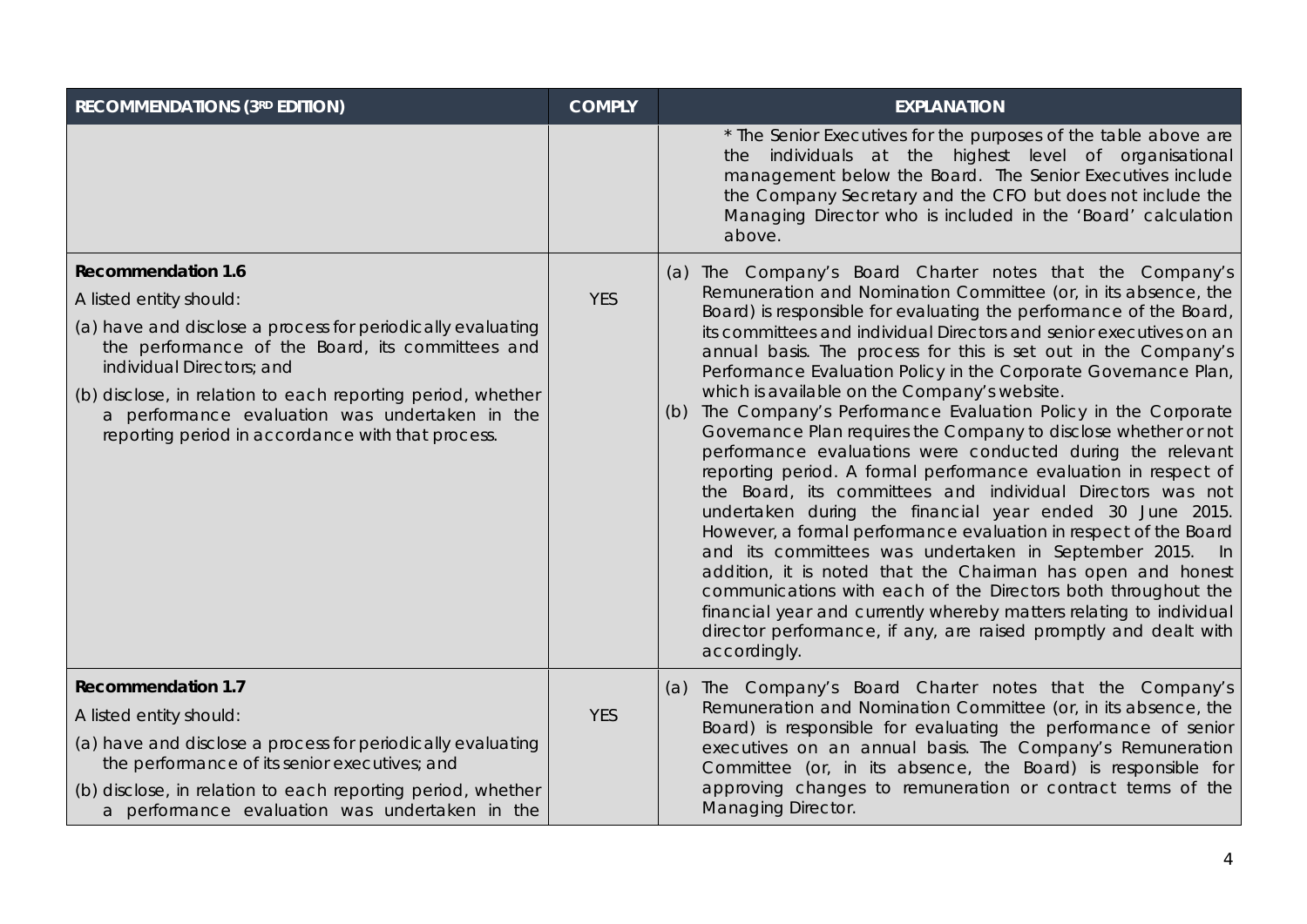| <b>RECOMMENDATIONS (3RD EDITION)</b>                                                                                                                                                                                        | <b>COMPLY</b>    | <b>EXPLANATION</b>                                                                                                                                                                                                                                                                                                             |
|-----------------------------------------------------------------------------------------------------------------------------------------------------------------------------------------------------------------------------|------------------|--------------------------------------------------------------------------------------------------------------------------------------------------------------------------------------------------------------------------------------------------------------------------------------------------------------------------------|
| reporting period in accordance with that process.                                                                                                                                                                           |                  | The applicable processes for these evaluations can be found in the<br>Company's Corporate Governance Plan, which is available on the<br>Company's website.                                                                                                                                                                     |
|                                                                                                                                                                                                                             |                  | (b) The Board (excluding the Managing Director) has completed a<br>performance evaluation in respect of the Managing Director for<br>the past financial year in accordance with the applicable<br>processes which was undertaken by the Remuneration and<br>Nomination Committee in September 2015.                            |
| Principle 2: Structure the Board to add value                                                                                                                                                                               |                  |                                                                                                                                                                                                                                                                                                                                |
| <b>Recommendation 2.1</b>                                                                                                                                                                                                   |                  | (a) The Company has a Remuneration and Nomination Committee. The                                                                                                                                                                                                                                                               |
| The Board of a listed entity should:                                                                                                                                                                                        | <b>PARTIALLY</b> | Company's Corporate Governance Plan provides for the creation<br>of a Nomination Committee (if it is considered it will benefit the<br>Company), with at least three members, a majority of whom are<br>independent Directors, and which must be chaired by an<br>independent Director (where practical). The Remuneration and |
| (a) have a nomination committee which:                                                                                                                                                                                      |                  |                                                                                                                                                                                                                                                                                                                                |
| has at least three members, a majority of whom<br>(i)<br>are independent Directors; and                                                                                                                                     |                  |                                                                                                                                                                                                                                                                                                                                |
| is chaired by an independent Director,<br>(ii)                                                                                                                                                                              |                  | Nomination Committee Charter is available in the Corporate<br>Governance Plan on the Company's website.                                                                                                                                                                                                                        |
| and disclose:                                                                                                                                                                                                               |                  | The members of the Remuneration and Nomination Committee are<br>currently the full Board A. Trench (Independent Non-executive                                                                                                                                                                                                  |
| the charter of the committee;<br>(iii)                                                                                                                                                                                      |                  |                                                                                                                                                                                                                                                                                                                                |
| the members of the committee; and<br>(iv)                                                                                                                                                                                   |                  | Director and Chair of the Committee), J. Wang (Non-executive<br>Director and Chair of the Board) and D. Ryan (Managing Director).                                                                                                                                                                                              |
| as at the end of each reporting period, the<br>(v)<br>number of times the committee met throughout<br>the period and the individual attendances of the<br>members at those meetings; or                                     |                  | The Committee changed membership on 30 April 2015 following the<br>resignation of A. Mao, Non-executive Director, B. Bourne,<br>Independent Non-executive Director.                                                                                                                                                            |
| (b) if it does not have a nomination committee, disclose<br>that fact and the processes it employs to address<br>Board succession issues and to ensure that the Board<br>has the appropriate balance of skills, experience, |                  | Prior to 30 April 2015, the Committee comprised J. Wang (Non-<br>executive Chair of the Board and Chair of the Committee), B.<br>Bourne (Independent Non-executive Director), A. Mao (Non-<br>executive Director) and D. Ryan (Managing Director).                                                                             |
| independence and knowledge of the entity to enable<br>it to discharge its duties and responsibilities effectively.                                                                                                          |                  | The Committee did not have a majority of independent Directors<br>during the financial year and was not Chaired by an independent<br>Chair prior to 30 April 2015. The Committee is now chaired by an                                                                                                                          |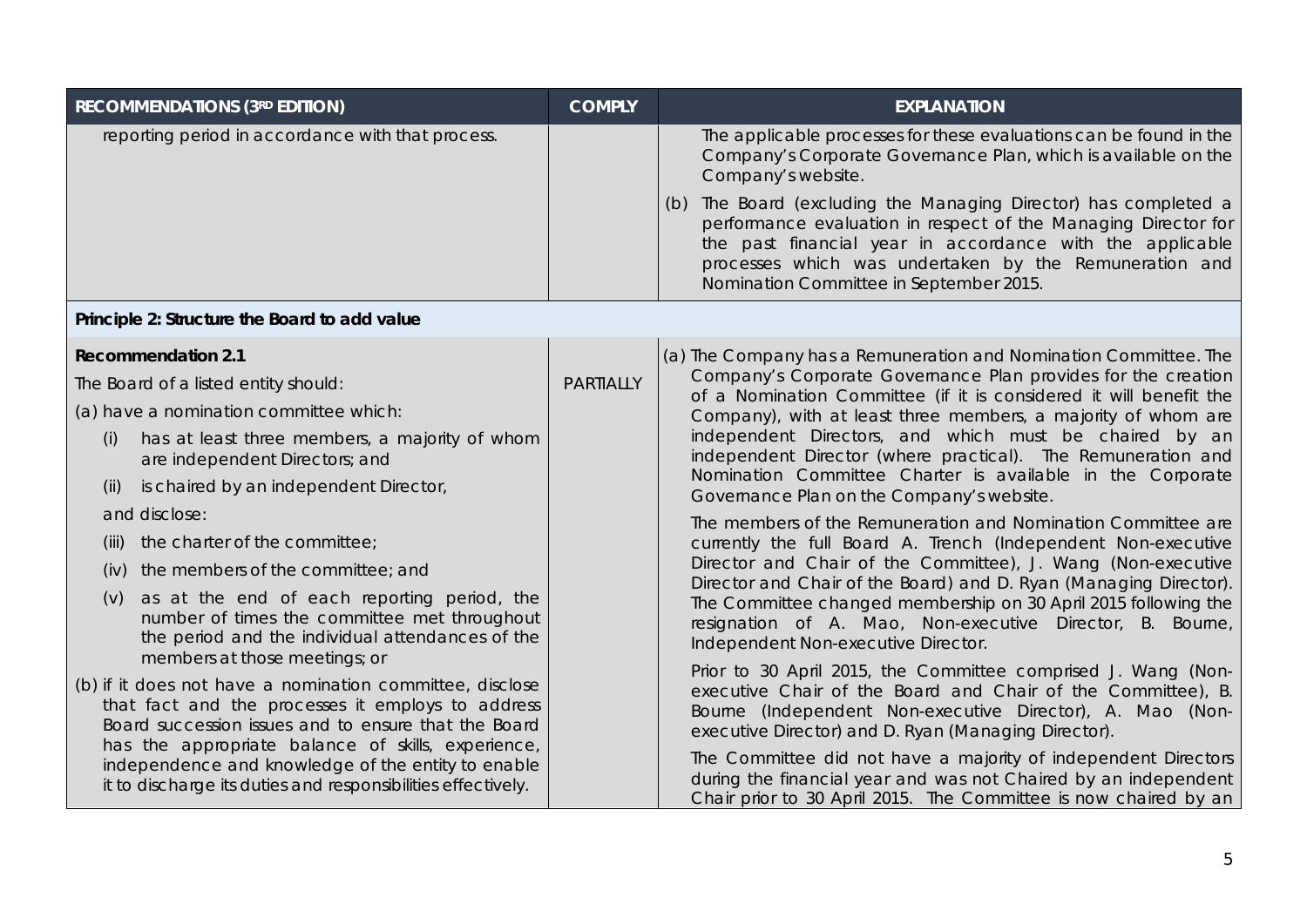| <b>RECOMMENDATIONS (3RD EDITION)</b>                                                                                                                                                                                  | <b>COMPLY</b> | <b>EXPLANATION</b>                                                                                                                                                                                                                                                                                                                                                                                                                                                                    |
|-----------------------------------------------------------------------------------------------------------------------------------------------------------------------------------------------------------------------|---------------|---------------------------------------------------------------------------------------------------------------------------------------------------------------------------------------------------------------------------------------------------------------------------------------------------------------------------------------------------------------------------------------------------------------------------------------------------------------------------------------|
|                                                                                                                                                                                                                       |               | independent Director (A. Trench).                                                                                                                                                                                                                                                                                                                                                                                                                                                     |
|                                                                                                                                                                                                                       |               | The Board considers the composition of the Committee is<br>appropriate in the context of the size of the Board and the<br>Company and the scope and scale of the Company's operations.<br>The Board will consider the composition of the Committee in future<br>to meet the recommended guidelines in the Company's Corporate<br>Governance Policy if the size and composition of the Board and size<br>of the Company and the scope and scale of the Company's<br>operations change. |
|                                                                                                                                                                                                                       |               | The number of times the Committee met and the individual<br>attendances of the members is disclosed in the Company's Annual<br>Financial Report.                                                                                                                                                                                                                                                                                                                                      |
|                                                                                                                                                                                                                       |               | (b) The Board had a separate Remuneration and Nomination<br>Committee during the financial year.                                                                                                                                                                                                                                                                                                                                                                                      |
| <b>Recommendation 2.2</b><br>A listed entity should have and disclose a Board skill matrix<br>setting out the mix of skills and diversity that the Board<br>currently has or is looking to achieve in its membership. | <b>YES</b>    | Under the Corporate Governance Plan, the Board is required to<br>prepare a Board skills matrix setting out the mix of skills and diversity that<br>the Board currently has (or is looking to achieve) and to review this at<br>least annually against the Company's Board to ensure the appropriate<br>mix of skills and expertise is present to facilitate successful strategic<br>direction.                                                                                        |
|                                                                                                                                                                                                                       |               | The Company has recently established a Board skill matrix. A copy is<br>available on the Company's website.                                                                                                                                                                                                                                                                                                                                                                           |
|                                                                                                                                                                                                                       |               | The Corporate Governance Plan requires the disclosure of each Board<br>member's qualifications and expertise. Details of each Director's and<br>senior executive's relevant skills and experience is available in the<br>Company's 30 June 2015 Annual Report.                                                                                                                                                                                                                        |
| <b>Recommendation 2.3</b><br>A listed entity should disclose:<br>(a) the names of the Directors considered by the Board to<br>be independent Directors;                                                               | <b>YES</b>    | (a) The Corporate Governance Plan requires the disclosure of the<br>names of Directors considered by the Board to be independent.<br>The Company has disclosed those Directors it considered to be<br>independent in its 30 June 2015 Annual Report. Only A. Trench on<br>the current Board of Directors is considered to be independent.                                                                                                                                             |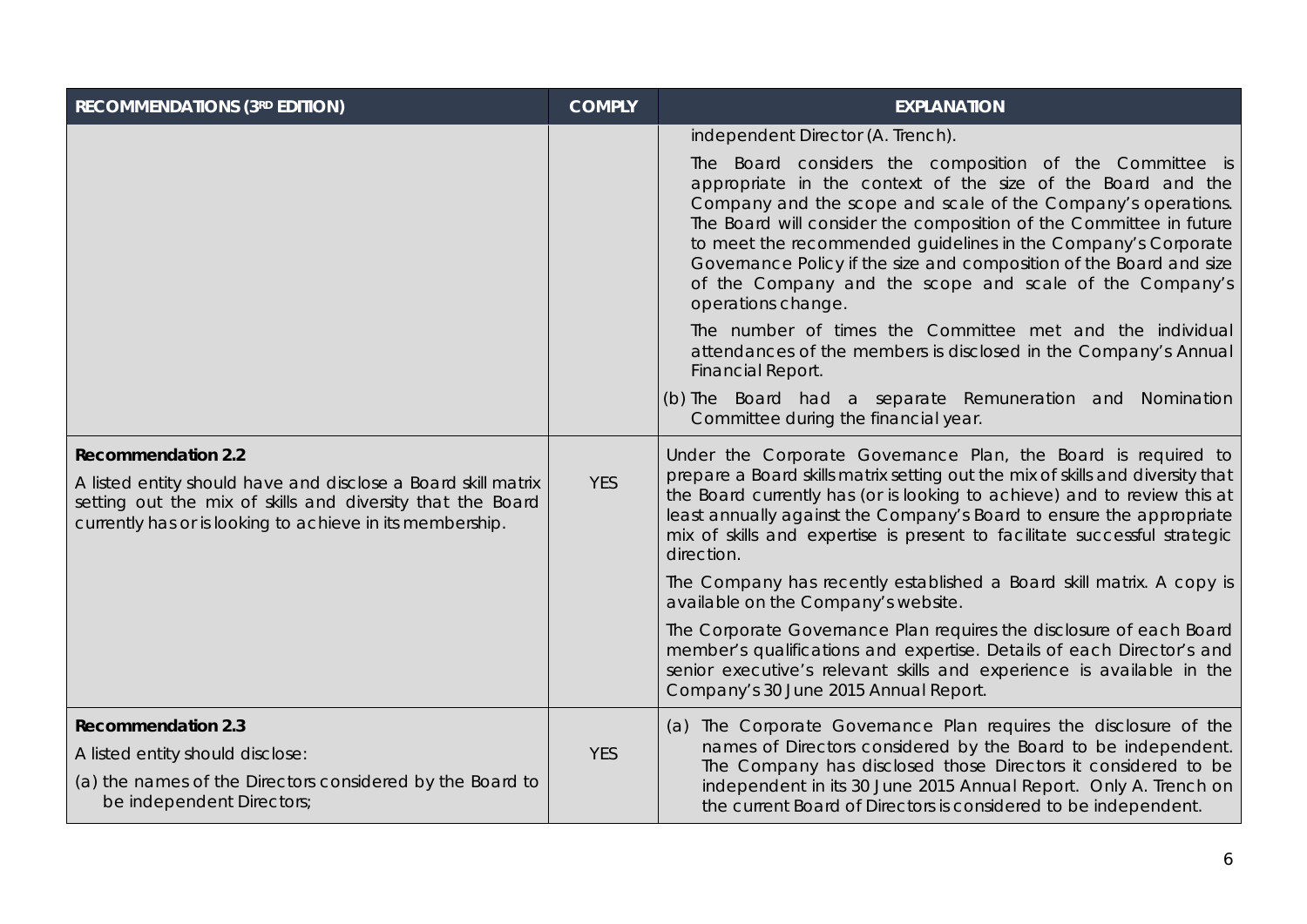| <b>RECOMMENDATIONS (3RD EDITION)</b>                                                                                                                                                                                                                                                                                                                                                                                                                                                                             | <b>COMPLY</b>    | <b>EXPLANATION</b>                                                                                                                                                                                                                                                                                                                                                                                                                                                                 |
|------------------------------------------------------------------------------------------------------------------------------------------------------------------------------------------------------------------------------------------------------------------------------------------------------------------------------------------------------------------------------------------------------------------------------------------------------------------------------------------------------------------|------------------|------------------------------------------------------------------------------------------------------------------------------------------------------------------------------------------------------------------------------------------------------------------------------------------------------------------------------------------------------------------------------------------------------------------------------------------------------------------------------------|
| (b) if a Director has an interest, position, association or<br>relationship of the type described in Box 2.3 of the ASX<br>Governance<br>Corporate<br>Principles<br>and<br>Recommendation (3rd Edition), but the Board is of the<br>opinion that it does not compromise<br>the<br>independence of the Director, the nature of the<br>interest, position, association or relationship in question<br>and an explanation of why the Board is of that opinion;<br>and<br>(c) the length of service of each Director |                  | (b) There are no independent Directors who fall into this category.<br>The Company's Annual Report discloses the length of service of<br>(C)<br>each Director.                                                                                                                                                                                                                                                                                                                     |
| <b>Recommendation 2.4</b><br>A majority of the Board of a listed entity should be<br>independent Directors.                                                                                                                                                                                                                                                                                                                                                                                                      | <b>NO</b>        | The Company's Board Charter requires that, where practical, the<br>majority of the Board should be independent. The Board did not have<br>an independent majority during the period.                                                                                                                                                                                                                                                                                               |
|                                                                                                                                                                                                                                                                                                                                                                                                                                                                                                                  |                  | The Board considers the composition of the Board is appropriate in the<br>context of the size of the Board and the Company and the scope and<br>scale of the Company's operations. Further, the Board considers that<br>the Managing Director (who is not considered to be independent) and<br>J. Wang (Non-executive Chair) and A. Trench (Independent Non-<br>executive Director) possess the necessary skills and experience suitable<br>for building and managing the Company. |
|                                                                                                                                                                                                                                                                                                                                                                                                                                                                                                                  |                  | The Board will consider its composition in future if the size and<br>composition of the Board and size of the Company and the scope and<br>scale of the Company's operations change.                                                                                                                                                                                                                                                                                               |
| <b>Recommendation 2.5</b><br>The Chair of the Board of a listed entity should be an<br>independent Director and, in particular, should not be the<br>same person as the CEO of the entity.                                                                                                                                                                                                                                                                                                                       | <b>PARTIALLY</b> | The Corporate Governance Plan provides that, where practical, the<br>Chair of the Board should be an independent Director and should not<br>be the CEO.                                                                                                                                                                                                                                                                                                                            |
|                                                                                                                                                                                                                                                                                                                                                                                                                                                                                                                  |                  | The current Chair of the Company, J. Wang, is not independent given<br>his relationship with the Company's major shareholder. He is not the<br>CEO/Managing Director of the Company.                                                                                                                                                                                                                                                                                               |
|                                                                                                                                                                                                                                                                                                                                                                                                                                                                                                                  |                  | The Board considers that J. Wang (Non-executive Chair) possesses skills<br>and experience suitable for chairing the Board given the current size of                                                                                                                                                                                                                                                                                                                                |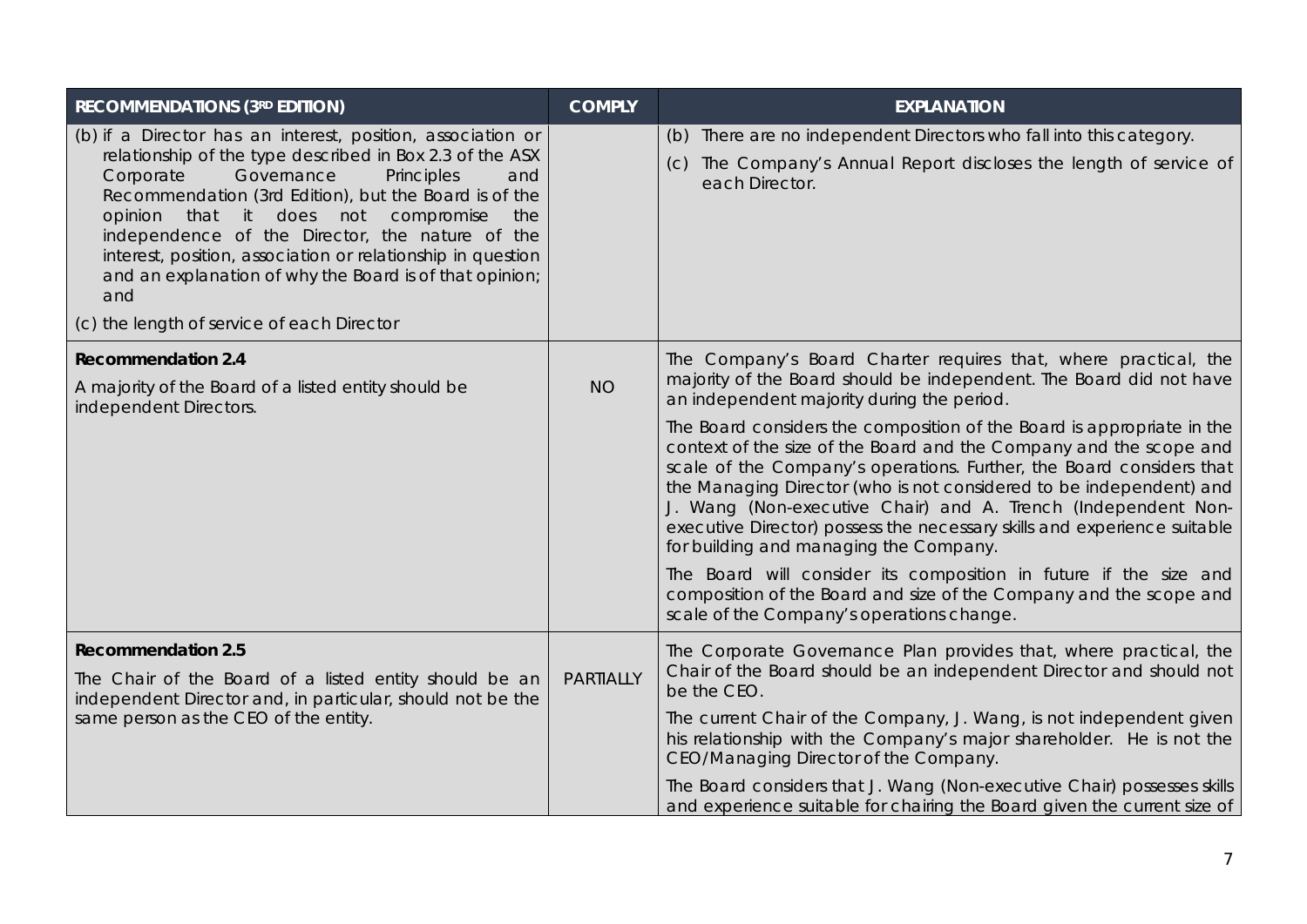|                                            | <b>RECOMMENDATIONS (3RD EDITION)</b>                                                                                                                                                                                                                                     | <b>COMPLY</b>    | <b>EXPLANATION</b>                                                                                                                                                                                                                                                                                                                                                                                                           |
|--------------------------------------------|--------------------------------------------------------------------------------------------------------------------------------------------------------------------------------------------------------------------------------------------------------------------------|------------------|------------------------------------------------------------------------------------------------------------------------------------------------------------------------------------------------------------------------------------------------------------------------------------------------------------------------------------------------------------------------------------------------------------------------------|
|                                            |                                                                                                                                                                                                                                                                          |                  | the Company and the scope and scale of the Company's operations.                                                                                                                                                                                                                                                                                                                                                             |
| <b>Recommendation 2.6</b><br>Directors and | A listed entity should have a program for inducting new<br>providing<br>appropriate<br>professional<br>development opportunities for continuing Directors to<br>develop and maintain the skills and knowledge needed to<br>perform their role as a Director effectively. | <b>YES</b>       | In accordance with the Company's Corporate Governance Plan the<br>Remuneration and Nomination Committee is responsible for approval<br>and review of the induction program for new Directors to ensure that<br>they gain an understanding of the Company and that they can<br>effectively discharge their responsibilities. The Company Secretary<br>assists in the facilitation of inductions and professional development. |
|                                            |                                                                                                                                                                                                                                                                          |                  | The Company Secretary regularly provides information to the Directors<br>which may assist in their ongoing professional development.                                                                                                                                                                                                                                                                                         |
|                                            | Principle 3: Act ethically and responsibly                                                                                                                                                                                                                               |                  |                                                                                                                                                                                                                                                                                                                                                                                                                              |
| <b>Recommendation 3.1</b>                  |                                                                                                                                                                                                                                                                          |                  | (a) The Company's Corporate Code of Conduct applies to the                                                                                                                                                                                                                                                                                                                                                                   |
| A listed entity should:                    |                                                                                                                                                                                                                                                                          | <b>YES</b>       | Company's Directors, senior executives and employees.                                                                                                                                                                                                                                                                                                                                                                        |
|                                            | (a) have a code of conduct for its Directors, senior<br>executives and employees; and                                                                                                                                                                                    |                  | (b) The Company's Corporate Code of Conduct (which forms part of<br>the Company's Corporate Governance Plan) is available on the<br>Company's website.                                                                                                                                                                                                                                                                       |
|                                            | (b) disclose that code or a summary of it.                                                                                                                                                                                                                               |                  |                                                                                                                                                                                                                                                                                                                                                                                                                              |
|                                            | Principle 4: Safeguard integrity in financial reporting                                                                                                                                                                                                                  |                  |                                                                                                                                                                                                                                                                                                                                                                                                                              |
| <b>Recommendation 4.1</b>                  |                                                                                                                                                                                                                                                                          |                  | (a) The Company has an Audit and Risk Committee. The Company's                                                                                                                                                                                                                                                                                                                                                               |
|                                            | The Board of a listed entity should:                                                                                                                                                                                                                                     | <b>PARTIALLY</b> | Corporate Governance Plan provides for the creation of an Audit<br>and Risk Committee with at least three members, a majority of                                                                                                                                                                                                                                                                                             |
|                                            | (a) have an audit committee which:                                                                                                                                                                                                                                       |                  | whom are independent Directors, and which must be chaired by                                                                                                                                                                                                                                                                                                                                                                 |
| (i)                                        | has at least three members, all of whom are<br>non-executive Directors and a majority of                                                                                                                                                                                 |                  | an independent Director who is not the Chair of the Board (if<br>practical).                                                                                                                                                                                                                                                                                                                                                 |
|                                            | whom are independent Directors; and                                                                                                                                                                                                                                      |                  | The Company's Corporate Governance Plan contains an Audit and                                                                                                                                                                                                                                                                                                                                                                |
| (ii)                                       | is chaired by an independent Director, who is<br>not the Chair of the Board,                                                                                                                                                                                             |                  | Risk Committee Charter which is available on the Company's<br>website.                                                                                                                                                                                                                                                                                                                                                       |
| and disclose:                              |                                                                                                                                                                                                                                                                          |                  | The members of the Audit and Risk Committee are currently the full                                                                                                                                                                                                                                                                                                                                                           |
| (iii)                                      | the charter of the committee;                                                                                                                                                                                                                                            |                  | Board A. Trench (Independent Non-executive Director and Chair of<br>the Committee), J. Wang (Non-executive Director and Chair of the                                                                                                                                                                                                                                                                                         |
| (iv)                                       | the relevant qualifications and experience of                                                                                                                                                                                                                            |                  | Board) and D. Ryan (Managing Director). The Committee changed                                                                                                                                                                                                                                                                                                                                                                |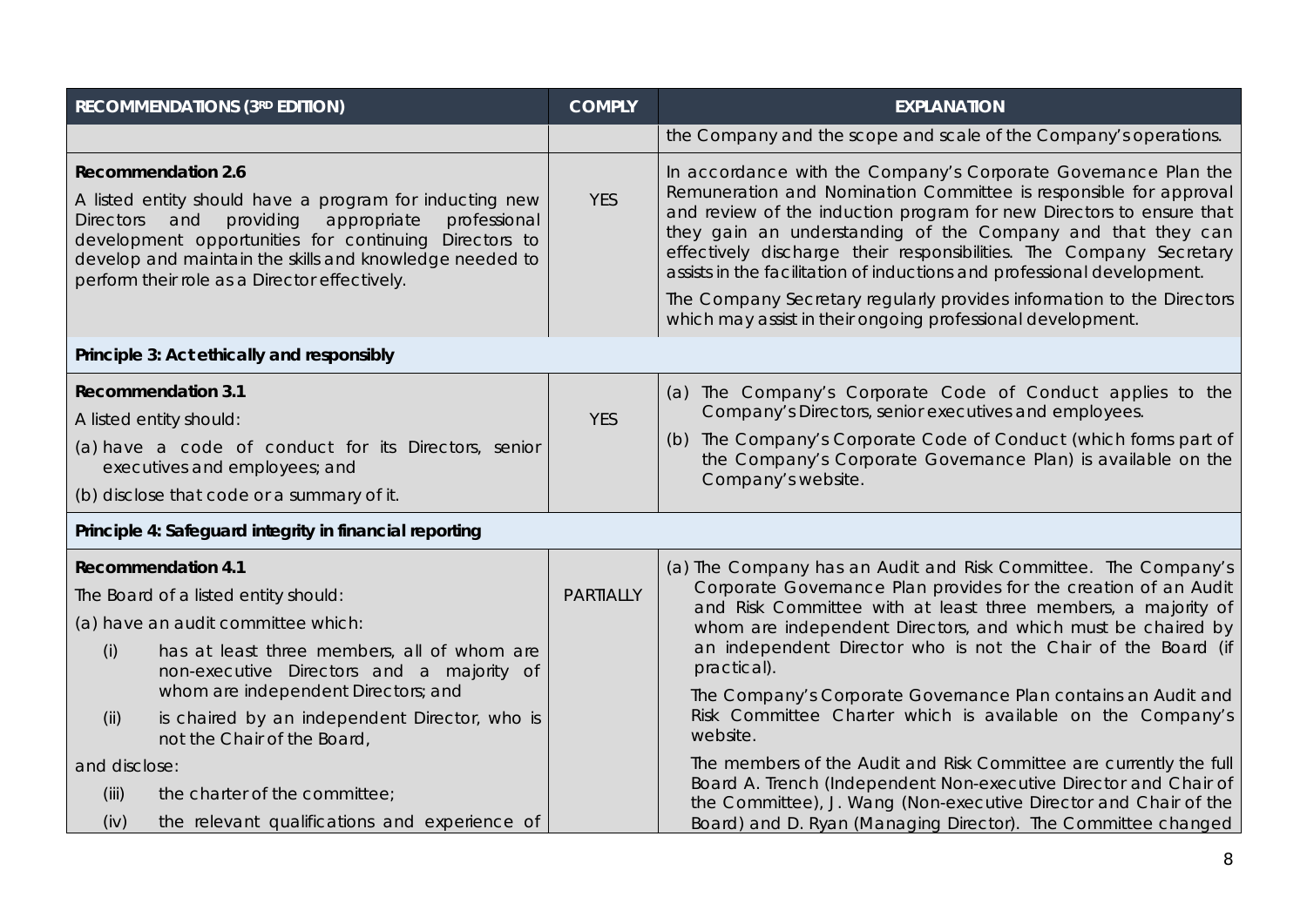| <b>RECOMMENDATIONS (3RD EDITION)</b>                                                                                                                                                                                                                                                                                                                                                                                                                                                                                                                         | <b>COMPLY</b> | <b>EXPLANATION</b>                                                                                                                                                                                                                                                                                                                                                                                                                                                                                                                                                                                                                                                                                                                                                                                                                                                                                                                                                                                                                                                                                                                                                                                                                                                                                                                                                                                                                                                                  |
|--------------------------------------------------------------------------------------------------------------------------------------------------------------------------------------------------------------------------------------------------------------------------------------------------------------------------------------------------------------------------------------------------------------------------------------------------------------------------------------------------------------------------------------------------------------|---------------|-------------------------------------------------------------------------------------------------------------------------------------------------------------------------------------------------------------------------------------------------------------------------------------------------------------------------------------------------------------------------------------------------------------------------------------------------------------------------------------------------------------------------------------------------------------------------------------------------------------------------------------------------------------------------------------------------------------------------------------------------------------------------------------------------------------------------------------------------------------------------------------------------------------------------------------------------------------------------------------------------------------------------------------------------------------------------------------------------------------------------------------------------------------------------------------------------------------------------------------------------------------------------------------------------------------------------------------------------------------------------------------------------------------------------------------------------------------------------------------|
| the members of the committee; and<br>in relation to each reporting period, the number<br>(v)<br>of times the committee met throughout the<br>period and the individual attendances of the<br>members at those meetings; or<br>(b) if it does not have an audit committee, disclose that<br>fact and the processes it employs that independently<br>verify and safeguard the integrity of its financial<br>reporting, including the processes for the appointment<br>and removal of the external auditor and the rotation of<br>the audit engagement partner. |               | membership on 30 April 2015 following the resignation of A. Mao,<br>Non-executive Director, and B. Bourne, Independent Non-executive<br>Director.<br>Prior to 30 April 2015, the Committee comprised A. Trench (Non-<br>executive Chair of the Board and Chair of the Committee), B.<br>Bourne (Independent Non-executive Director) and A. Mao (Non-<br>executive Director). The Committee had a majority of independent<br>Directors up until 30 April 2015 when B. Bourne and A. Mao resigned<br>from the Board.<br>The Committee is Chaired by an independent Director (A. Trench).<br>The Board considers the composition of the Committee is<br>appropriate in the context of the size of the Board and the<br>Company and the scope and scale of the Company's operations.<br>The Board will consider the composition of the Committee in future<br>to meeting the recommended guidelines in the Company's<br>Corporate Governance Policy if the size and composition of the<br>Board and size of the Company and the scope and scale of the<br>Company's operations changes.<br>The number of times the Committee met and the individual<br>attendances of the members is disclosed in the Company's Annual<br>Financial Report.<br>The relevant qualifications and experience of the members of the<br>Audit and Risk Committee is disclosed in the 30 June 2015 Annual<br>Report.<br>(b) The Company had a separate Audit and Risk Committee during the<br>financial year. |
| <b>Recommendation 4.2</b><br>The Board of a listed entity should, before it approves the<br>entity's financial statements for a financial period, receive<br>from its CEO and CFO a declaration that the financial<br>records of the entity have been properly maintained and<br>that the financial statements comply with the appropriate                                                                                                                                                                                                                   | <b>YES</b>    | The Company's Audit and Risk Committee Charter requires the CEO<br>and CFO (or, if none, the person(s) fulfilling those functions) to provide a<br>sign off on these terms.<br>The Company has obtained a sign off on these terms for the 30 June<br>2015 Quarterly Report and the 30 June 2015 Annual Report and will<br>continue to obtain the sign offs in future for each quarterly and                                                                                                                                                                                                                                                                                                                                                                                                                                                                                                                                                                                                                                                                                                                                                                                                                                                                                                                                                                                                                                                                                         |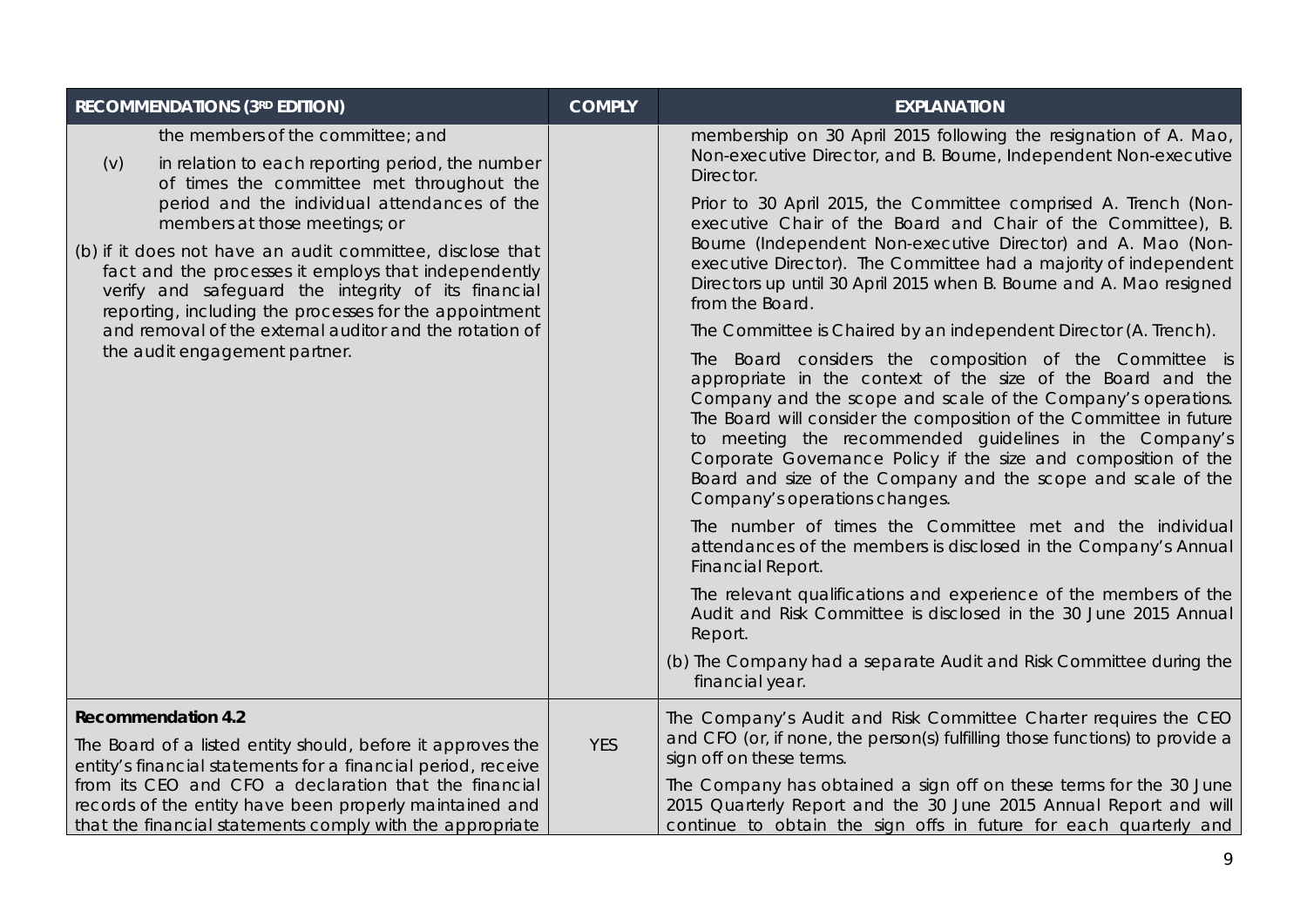| <b>RECOMMENDATIONS (3RD EDITION)</b>                                                                                                                                                                                                                               | <b>COMPLY</b> | <b>EXPLANATION</b>                                                                                                                                                                                                                                                                                                                                                                                    |  |
|--------------------------------------------------------------------------------------------------------------------------------------------------------------------------------------------------------------------------------------------------------------------|---------------|-------------------------------------------------------------------------------------------------------------------------------------------------------------------------------------------------------------------------------------------------------------------------------------------------------------------------------------------------------------------------------------------------------|--|
| accounting standards and give a true and fair view of the<br>financial position and performance of the entity and that<br>the opinion has been formed on the basis of a sound<br>system of risk management and internal control which is<br>operating effectively. |               | statutory financial report as recommended.                                                                                                                                                                                                                                                                                                                                                            |  |
| <b>Recommendation 4.3</b><br>A listed entity that has an AGM should ensure that its<br>external auditor attends its AGM and is available to<br>answer questions from security holders relevant to the<br>audit.                                                    | <b>YES</b>    | The Company's Shareholder Communications Strategy included in the<br>Corporate Governance Plan provides that the Board must ensure the<br>Company's external auditor attends its AGM and is available to answer<br>questions from security holders relevant to the audit.<br>The Company's external auditor has been invited to attend the<br>Company's 2015 AGM and attended the Company's 2014 AGM. |  |
| Principle 5: Make timely and balanced disclosure                                                                                                                                                                                                                   |               |                                                                                                                                                                                                                                                                                                                                                                                                       |  |
| <b>Recommendation 5.1</b><br>A listed entity should:<br>(a) have a written policy for complying with its continuous<br>disclosure obligations under the Listing Rules; and<br>(b) disclose that policy or a summary of it.                                         | <b>YES</b>    | (a) The Company's Corporate Governance<br>Plan details<br>the<br>Company's Continuous Disclosure policy.<br>(b) The Corporate Governance Plan, which incorporates the<br>Continuous Disclosure policy, is available on the Company's<br>website.                                                                                                                                                      |  |
| Principle 6: Respect the rights of security holders                                                                                                                                                                                                                |               |                                                                                                                                                                                                                                                                                                                                                                                                       |  |
| <b>Recommendation 6.1</b><br>A listed entity should provide information about itself and<br>its governance to investors via its website.                                                                                                                           | <b>YES</b>    | Information about the Company and its governance including the<br>Corporate Governance Plan, Board Skills Matrix and the 2015<br>Corporate Governance Statement is available in the Corporate<br>Governance page on the Company's website.                                                                                                                                                            |  |
| <b>Recommendation 6.2</b><br>A listed entity should design and implement an investor<br>program to facilitate<br>effective<br>relations<br>two-way<br>communication with investors.                                                                                | <b>YES</b>    | The Company's Corporate Governance Plan has a Shareholder<br>Communications Strategy and states that the Board of the Company<br>aims to ensure that the shareholders are informed of all major<br>developments affecting the Company's state of affairs. The Board is<br>committed to open and accessible communication with holders of the                                                          |  |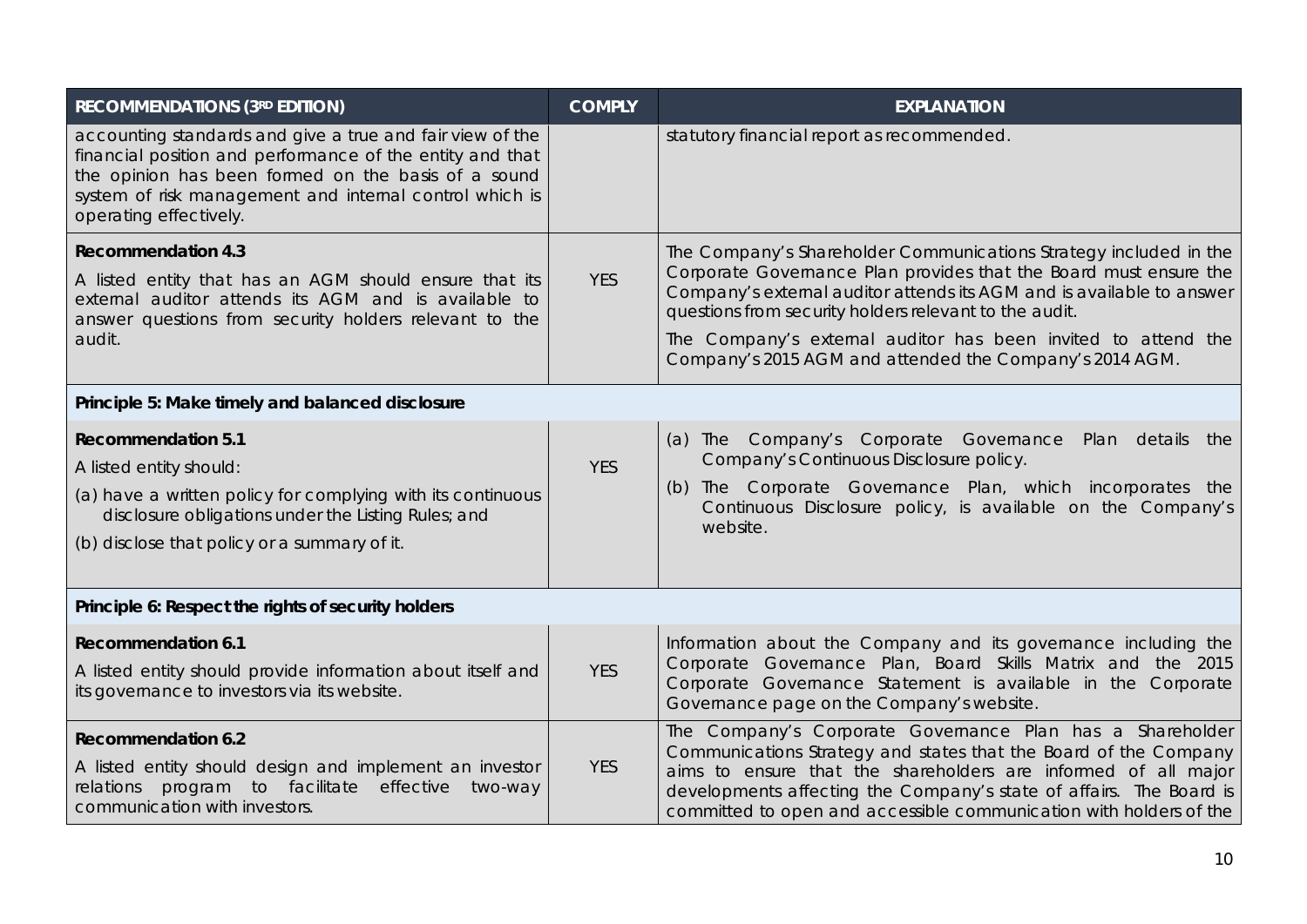| <b>RECOMMENDATIONS (3RD EDITION)</b>                                                                                                                        | <b>COMPLY</b>    | <b>EXPLANATION</b>                                                                                                                                                                                                                                                                                                                                                                                                                                                                                                                                                                                                               |
|-------------------------------------------------------------------------------------------------------------------------------------------------------------|------------------|----------------------------------------------------------------------------------------------------------------------------------------------------------------------------------------------------------------------------------------------------------------------------------------------------------------------------------------------------------------------------------------------------------------------------------------------------------------------------------------------------------------------------------------------------------------------------------------------------------------------------------|
|                                                                                                                                                             |                  | <b>Disclosure</b><br>$\circ$ f<br>Company's securities.<br>information<br>and<br>other<br>communication is made as appropriate by mail or email. Security<br>holders are given the option to receive communication from, and send<br>communications to, the Board and its security registry electronically.<br>The Company's security holder communications strategy aims to<br>promote and facilitate effective two-way communication with<br>investors. The Shareholder Communications Strategy outlines a range of<br>ways in which information is communicated to shareholders and is<br>available on the Company's website. |
| <b>Recommendation 6.3</b>                                                                                                                                   |                  | Shareholders are encouraged to participate at all general meetings                                                                                                                                                                                                                                                                                                                                                                                                                                                                                                                                                               |
| A listed entity should disclose the policies and processes it<br>has in place to facilitate and encourage participation at<br>meetings of security holders. | <b>YES</b>       | and AGMs of the Company. The Notices of Shareholder Meetings<br>include a statement that all Shareholders are encouraged to attend<br>and participate in the meetings.                                                                                                                                                                                                                                                                                                                                                                                                                                                           |
| <b>Recommendation 6.4</b>                                                                                                                                   |                  | The security holder communication strategy provides security holders                                                                                                                                                                                                                                                                                                                                                                                                                                                                                                                                                             |
| A listed entity should give security holders the option to<br>receive communications from, and send communications                                          | <b>YES</b>       | with the option to receive communication from, and send<br>communications to, the Board and its security registry electronically.                                                                                                                                                                                                                                                                                                                                                                                                                                                                                                |
| to, the entity and its security registry electronically.                                                                                                    |                  | All information provided to the ASX is immediately posted on the<br>Company's website.                                                                                                                                                                                                                                                                                                                                                                                                                                                                                                                                           |
|                                                                                                                                                             |                  | Shareholder queries are referred to the Company Secretary in the first<br>instance.                                                                                                                                                                                                                                                                                                                                                                                                                                                                                                                                              |
| Principle 7: Recognise and manage risk                                                                                                                      |                  |                                                                                                                                                                                                                                                                                                                                                                                                                                                                                                                                                                                                                                  |
| <b>Recommendation 7.1</b>                                                                                                                                   |                  | (a) The Company has an Audit and Risk Committee. The Company's                                                                                                                                                                                                                                                                                                                                                                                                                                                                                                                                                                   |
| The Board of a listed entity should:                                                                                                                        | <b>PARTIALLY</b> | Corporate Governance Plan provides for the creation of an Audit<br>and Risk Committee with at least three members, a majority of                                                                                                                                                                                                                                                                                                                                                                                                                                                                                                 |
| (a) have a committee or committees to oversee risk, each<br>of which:                                                                                       |                  | whom are independent Directors, and which must be chaired by<br>an independent Director who is not the Chair of the Board (if                                                                                                                                                                                                                                                                                                                                                                                                                                                                                                    |
| has at least three members, a majority of whom<br>(i)<br>are independent Directors; and                                                                     |                  | practical).<br>The Company's Corporate Governance Plan contains an Audit and                                                                                                                                                                                                                                                                                                                                                                                                                                                                                                                                                     |
| is chaired by an independent Director,<br>(ii)                                                                                                              |                  | Risk Committee Charter which is available on the Company's                                                                                                                                                                                                                                                                                                                                                                                                                                                                                                                                                                       |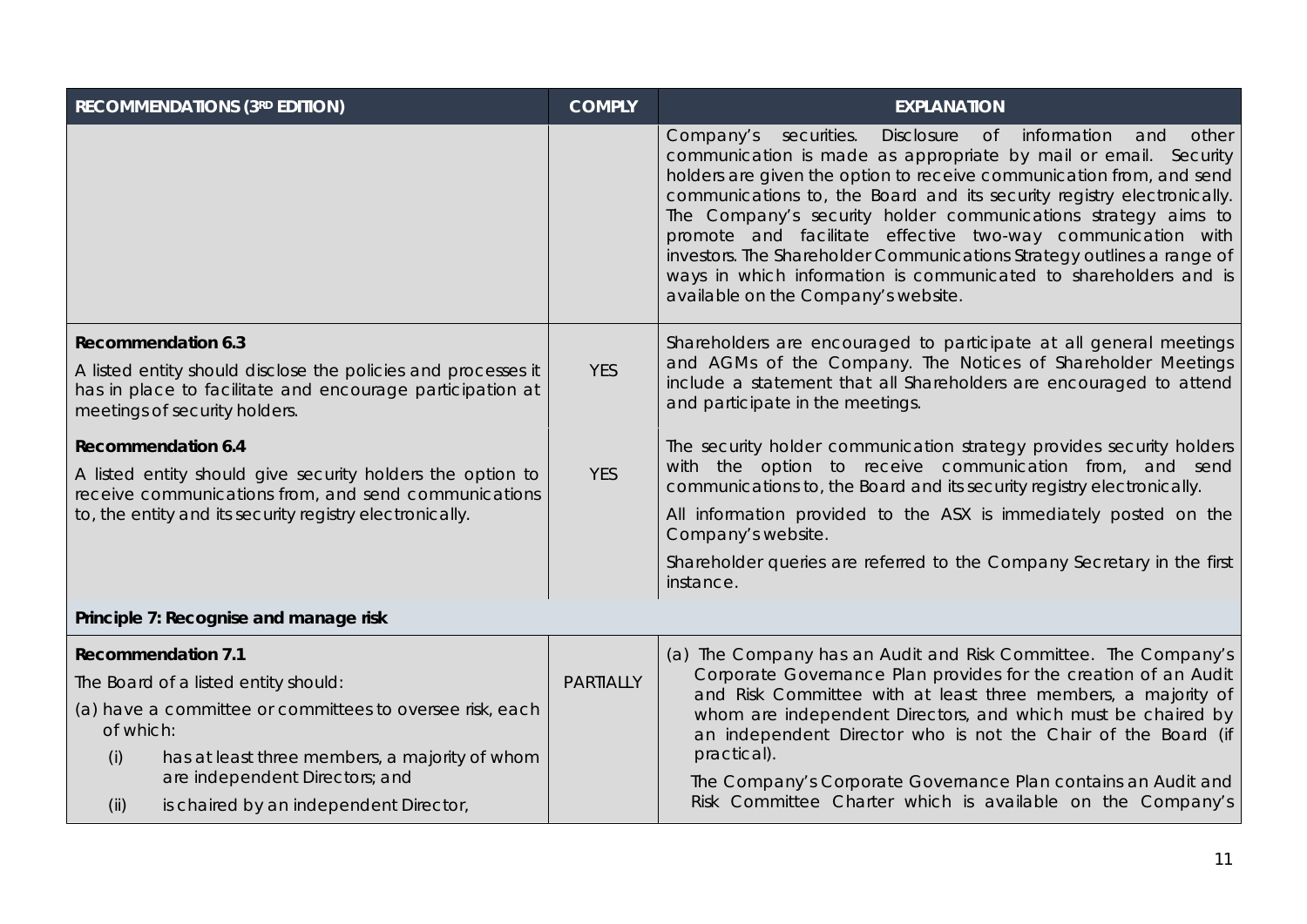| <b>RECOMMENDATIONS (3RD EDITION)</b>                                                                                                                                                         | <b>COMPLY</b> | <b>EXPLANATION</b>                                                                                                                                                                                                                                                                                                                                                                                                                                                                    |
|----------------------------------------------------------------------------------------------------------------------------------------------------------------------------------------------|---------------|---------------------------------------------------------------------------------------------------------------------------------------------------------------------------------------------------------------------------------------------------------------------------------------------------------------------------------------------------------------------------------------------------------------------------------------------------------------------------------------|
| and disclose:                                                                                                                                                                                |               | website.                                                                                                                                                                                                                                                                                                                                                                                                                                                                              |
| (iii)<br>the charter of the committee;<br>(iv)<br>the members of the committee; and                                                                                                          |               | The members of the Audit and Risk Committee are currently the full<br>Board, A. Trench (Independent Non-executive Director and Chair of<br>the Committee), J. Wang (Non-executive Director and Chair of the                                                                                                                                                                                                                                                                           |
| (v)<br>as at the end of each reporting period, the<br>number of times the committee met<br>throughout the period and the individual<br>attendances of the members at those<br>meetings; or   |               | Board) and D. Ryan (Managing Director). The Committee changed<br>membership on 30 April 2015 following the resignation of A. Mao,<br>Non-executive Director, and B. Bourne, Independent Non-executive<br>Director.                                                                                                                                                                                                                                                                    |
| (b) if it does not have a risk committee or committees that<br>satisfy (a) above, disclose that fact and the process it<br>employs for overseeing the entity's risk management<br>framework. |               | Prior to 30 April 2015, the Committee comprised A. Trench (Non-<br>executive Chair of the Board and Chair of the Committee), B.<br>Bourne (Independent Non-executive Director) and A. Mao (Non-<br>executive Director). The Committee had a majority of independent<br>Directors up until 30 April 2015 when B. Bourne and A. Mao resigned<br>from the Board.                                                                                                                         |
|                                                                                                                                                                                              |               | The Committee is Chaired by an independent Director (A. Trench).                                                                                                                                                                                                                                                                                                                                                                                                                      |
|                                                                                                                                                                                              |               | The Board considers the composition of the Committee is<br>appropriate in the context of the size of the Board and the<br>Company and the scope and scale of the Company's operations.<br>The Board will consider the composition of the Committee in future<br>to meet the recommended guidelines in the Company's Corporate<br>Governance Policy if the size and composition of the Board and size<br>of the Company and the scope and scale of the Company's<br>operations change. |
|                                                                                                                                                                                              |               | The number of times the Committee met and the individual<br>attendances of the members is disclosed in the Company's 30 June<br>2015 Annual Report.                                                                                                                                                                                                                                                                                                                                   |
|                                                                                                                                                                                              |               | The relevant qualifications and experience of the members of the<br>Audit and Risk Committee is disclosed in the 30 June 2015 Annual<br>Report.                                                                                                                                                                                                                                                                                                                                       |
|                                                                                                                                                                                              |               | (b) The Company had a separate Audit and Risk Committee during the<br>financial year.                                                                                                                                                                                                                                                                                                                                                                                                 |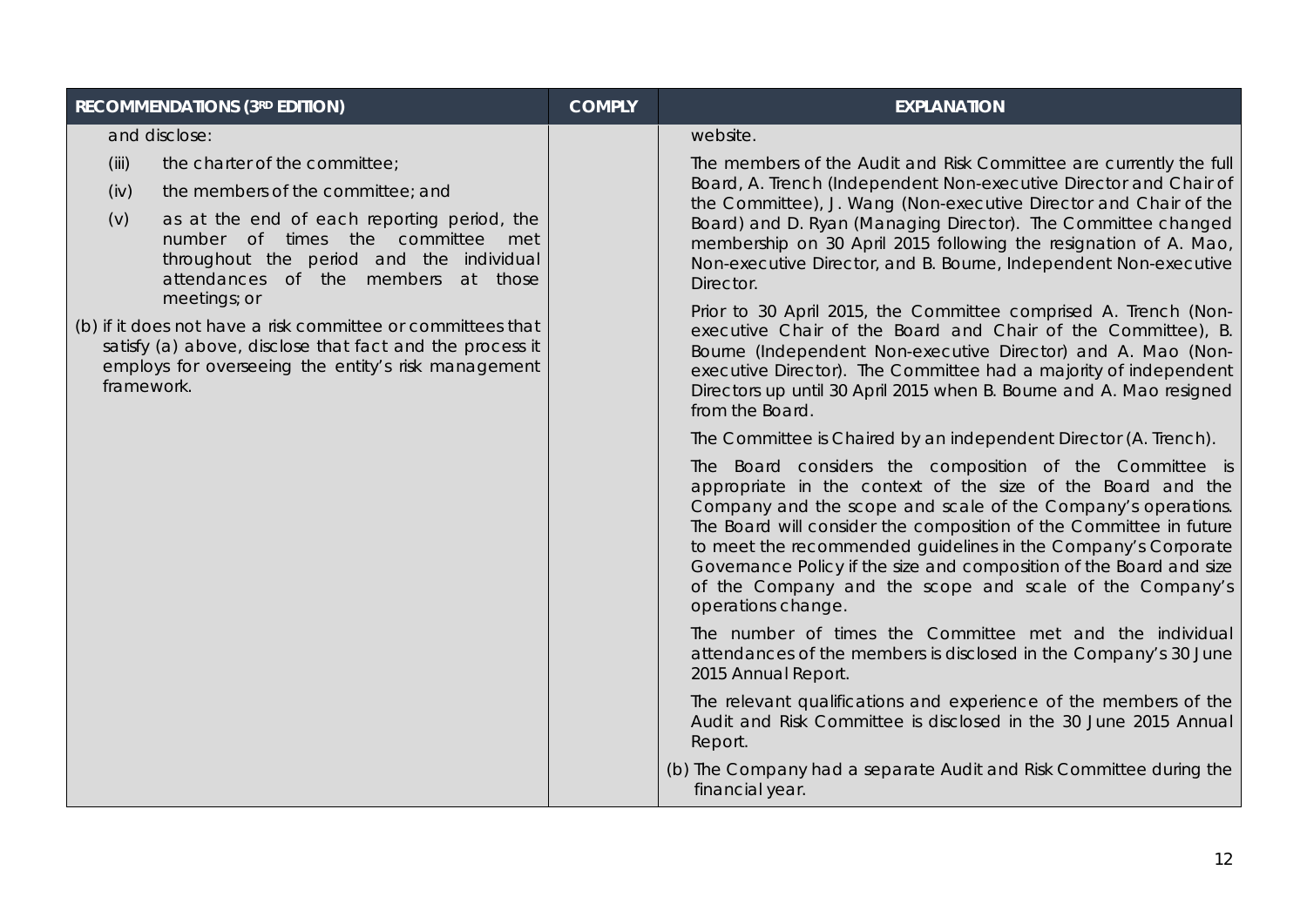| RECOMMENDATIONS (3RD EDITION)                                                                                                                                                                                                                                                                                                                                                                       | <b>COMPLY</b> | <b>EXPLANATION</b>                                                                                                                                                                                                                                                                                                                                                                                                                                                                                                                                                                                                                                                                                                                                                                                                                                                                                                                                                                                                                                             |
|-----------------------------------------------------------------------------------------------------------------------------------------------------------------------------------------------------------------------------------------------------------------------------------------------------------------------------------------------------------------------------------------------------|---------------|----------------------------------------------------------------------------------------------------------------------------------------------------------------------------------------------------------------------------------------------------------------------------------------------------------------------------------------------------------------------------------------------------------------------------------------------------------------------------------------------------------------------------------------------------------------------------------------------------------------------------------------------------------------------------------------------------------------------------------------------------------------------------------------------------------------------------------------------------------------------------------------------------------------------------------------------------------------------------------------------------------------------------------------------------------------|
| <b>Recommendation 7.2</b><br>The Board or a committee of the Board should:<br>(a) review the entity's risk management framework with<br>management at least annually to satisfy itself that it<br>continues to be sound; and<br>(b) disclose in relation to each reporting period, whether<br>such a review has taken place.                                                                        | <b>YES</b>    | The Audit and Risk Committee Charter requires that the Audit and<br>(a)<br>Risk Management should, at least annually, satisfy itself that the<br>Company's risk management framework continues to be sound.<br>The Company's Board and Audit and Risk Committee is focused on<br>(b)<br>the management of risk. The Company's Board reviews the<br>Company's risks and the risk management framework at each<br>Board meeting. The Managing Director is required to report on the<br>management of risk as a standing agenda item at each Board<br>meeting. This involves the tabling of a Risk Register which is<br>monitored and updated by management periodically.<br>The<br>Company has therefore regularly reviewed the Company's risk<br>management framework during the financial year. In addition, the<br>Company's Audit and Risk Committee also reviews the Company's<br>risk management framework at each Audit and Risk Committee<br>meeting and at least annually. This review was undertaken at a<br>Committee meeting held in September 2015. |
| <b>Recommendation 7.3</b><br>A listed entity should disclose:<br>(a) if it has an internal audit function, how the function is<br>structured and what role it performs; or<br>(b) if it does not have an internal audit function, that fact<br>and the processes it employs for evaluating and<br>continually improving the effectiveness of its risk<br>management and internal control processes. | <b>YES</b>    | (a) The Board believes the Company is not of a size to justify having an<br>internal audit function for efficiency purposes but will monitor the<br>need for an internal audit function as the size of the Company and<br>its operations grow having regard to the size, location and<br>complexity of the Company's operations.<br>The Company did not have an internal audit function for the past<br>(b)<br>financial year. The Board as a whole is ultimately responsible for<br>establishing and reviewing the Company's policies on risk profile,<br>oversight and management and satisfying itself that management<br>has developed and implemented a sound system of risk<br>management and internal control. In addition, the Company's<br>Audit and Risk Committee reviews the Company's risk<br>management framework including in relation to internal controls,<br>economic, environmental and social sustainability risk at least<br>annually and monitors the quality of the accounting function.                                                |
| <b>Recommendation 7.4</b>                                                                                                                                                                                                                                                                                                                                                                           |               | The Company's Corporate Governance Plan states the risk<br>management policies and procedures shall include a procedure to                                                                                                                                                                                                                                                                                                                                                                                                                                                                                                                                                                                                                                                                                                                                                                                                                                                                                                                                     |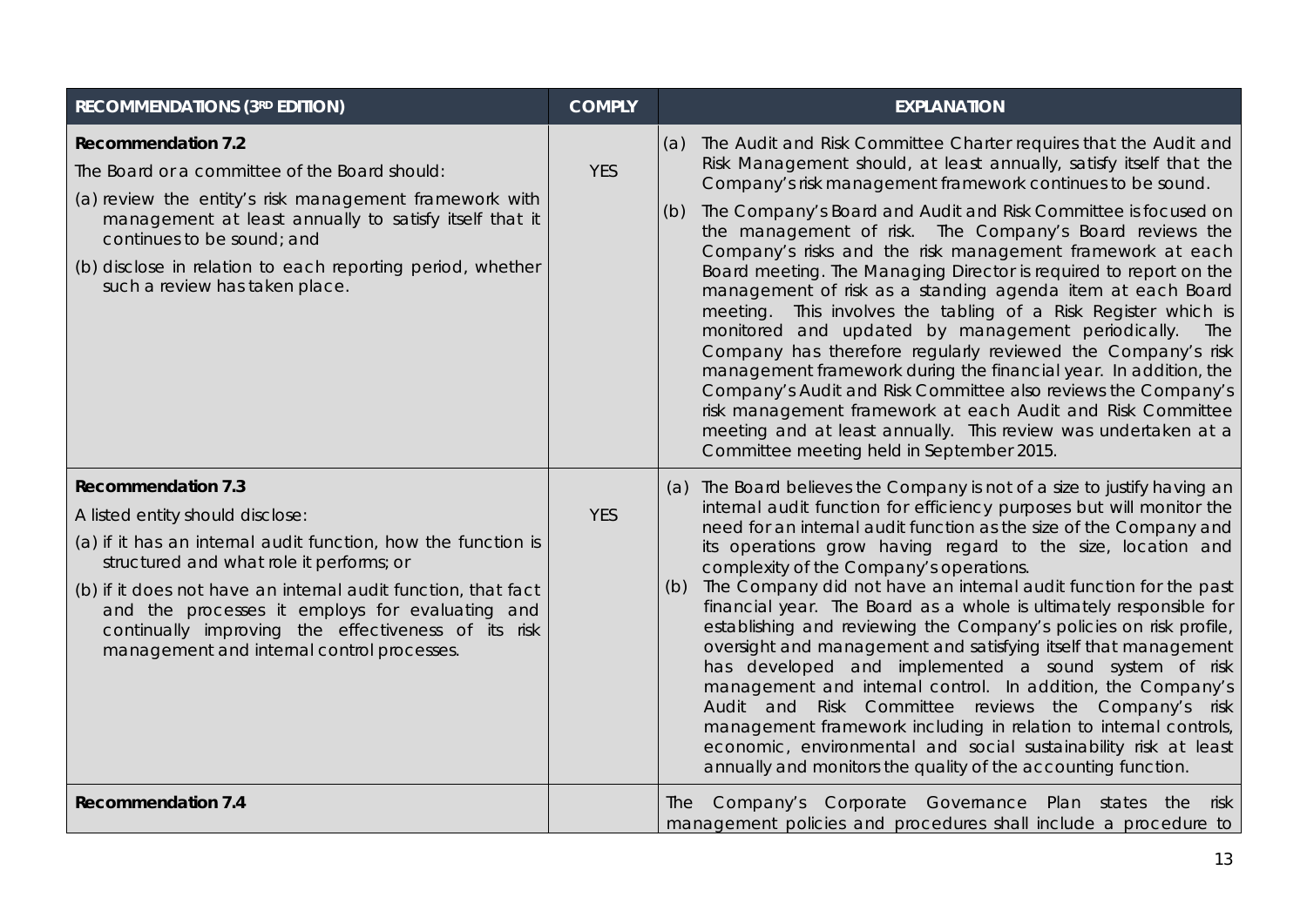| <b>RECOMMENDATIONS (3RD EDITION)</b>                                                                                                                                                                                                                                                                                                                                                                                                                                                                                                                          | <b>COMPLY</b>    | <b>EXPLANATION</b>                                                                                                                                                                                                                                                                                                                                                                                                                                                                                                                                                                                                                                                                                                                                                                                                                                                                                                                                              |  |  |  |
|---------------------------------------------------------------------------------------------------------------------------------------------------------------------------------------------------------------------------------------------------------------------------------------------------------------------------------------------------------------------------------------------------------------------------------------------------------------------------------------------------------------------------------------------------------------|------------------|-----------------------------------------------------------------------------------------------------------------------------------------------------------------------------------------------------------------------------------------------------------------------------------------------------------------------------------------------------------------------------------------------------------------------------------------------------------------------------------------------------------------------------------------------------------------------------------------------------------------------------------------------------------------------------------------------------------------------------------------------------------------------------------------------------------------------------------------------------------------------------------------------------------------------------------------------------------------|--|--|--|
| A listed entity should disclose whether it has any material<br>exposure to economic, environmental and social<br>sustainability risks and, if it does, how it manages or intends<br>to manage those risks.                                                                                                                                                                                                                                                                                                                                                    | <b>YES</b>       | determine whether the Company has a material exposure to<br>economic, environmental and social sustainability risks and if it does, a<br>policy to manage those risks. The Audit and Risk Committee Charter<br>requires the Audit and Risk Committee to assist management to<br>determine whether the Company has any material exposure to<br>economic, environmental and social sustainability risks and, if it does,<br>how it manages or intends to manage those risks. The Company<br>discloses this information in its Annual Report and on its ASX website as<br>part of its continuous disclosure obligations.                                                                                                                                                                                                                                                                                                                                           |  |  |  |
| Principle 8: Remunerate fairly and responsibly                                                                                                                                                                                                                                                                                                                                                                                                                                                                                                                |                  |                                                                                                                                                                                                                                                                                                                                                                                                                                                                                                                                                                                                                                                                                                                                                                                                                                                                                                                                                                 |  |  |  |
| <b>Recommendation 8.1</b><br>The Board of a listed entity should:<br>(a) have a remuneration committee which:<br>has at least three members, a majority of whom<br>(i)<br>are independent Directors; and<br>is chaired by an independent Director,<br>(ii)<br>and disclose:<br>the charter of the committee;<br>(iii)<br>the members of the committee; and<br>(iv)<br>(v)<br>as at the end of each reporting period, the<br>number of times the committee met throughout<br>the period and the individual attendances of<br>the members at those meetings; or | <b>PARTIALLY</b> | (a) The Company has a Remuneration and Nomination Committee. The<br>Company's Corporate Governance Plan provides for the creation<br>of a Remuneration Committee (if it is considered it will benefit the<br>Company), with at least three members, a majority of whom are<br>independent Directors, and which must be chaired by an<br>independent Director (where practical). The Remuneration and<br>Nomination Committee Charter is available in the Corporate<br>Governance Plan on the Company's website.<br>The members of the Remuneration and Nomination Committee are<br>currently the full Board A. Trench (Independent Non-executive<br>Director and Chair of the Committee), J. Wang (Non-executive<br>Director and Chair of the Board) and D. Ryan (Managing Director).<br>The Committee changed membership on 30 April 2015 following the<br>resignation of A. Mao, Non-executive Director and B. Bourne,<br>Independent Non-executive Director. |  |  |  |
| (b) if it does not have a remuneration committee, disclose<br>that fact and the processes it employs for setting the<br>level and composition of remuneration for Directors<br>and senior executives and ensuring that such<br>remuneration is appropriate and not excessive.                                                                                                                                                                                                                                                                                 |                  | Prior to 30 April 2015, the Committee comprised J. Wang (Non-<br>executive Chair of the Board and Chair of the Committee), B.<br>Bourne (Independent Non-executive Director), A. Mao (Non-<br>executive Director) and D. Ryan (Managing Director).<br>The Committee did not have a majority of independent Directors<br>during the financial year and was not Chaired by an independent<br>Chair prior to 30 April 2015. The Committee is now chaired by an                                                                                                                                                                                                                                                                                                                                                                                                                                                                                                     |  |  |  |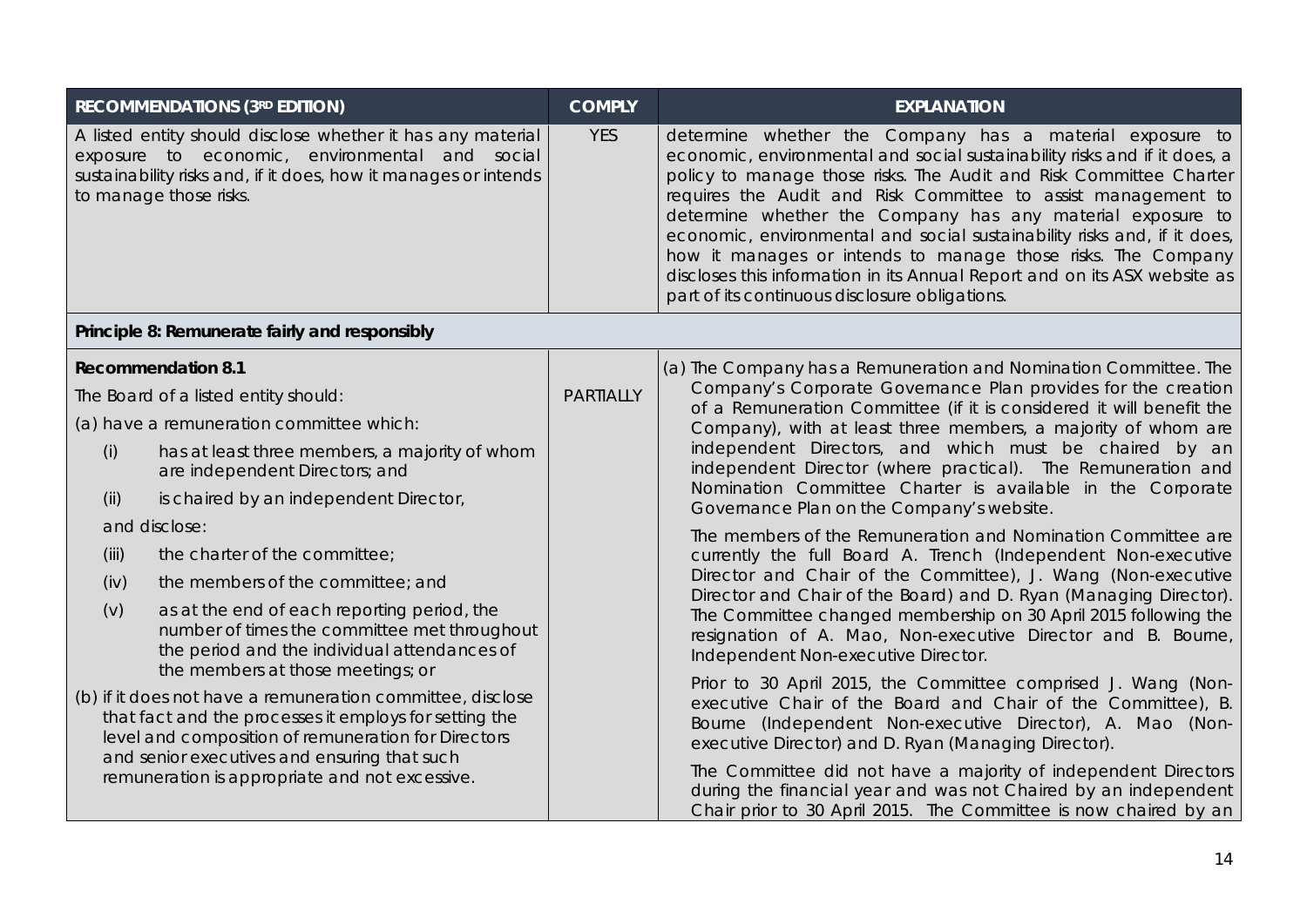| <b>RECOMMENDATIONS (3RD EDITION)</b>                                                                                                                                                                                                                                                                                                                                                                                                                                    | <b>COMPLY</b> | <b>EXPLANATION</b>                                                                                                                                                                                                                                                                                                                                                                                                                                                                                                                                                                                                                                                                                                                                                                                                                                                                    |
|-------------------------------------------------------------------------------------------------------------------------------------------------------------------------------------------------------------------------------------------------------------------------------------------------------------------------------------------------------------------------------------------------------------------------------------------------------------------------|---------------|---------------------------------------------------------------------------------------------------------------------------------------------------------------------------------------------------------------------------------------------------------------------------------------------------------------------------------------------------------------------------------------------------------------------------------------------------------------------------------------------------------------------------------------------------------------------------------------------------------------------------------------------------------------------------------------------------------------------------------------------------------------------------------------------------------------------------------------------------------------------------------------|
|                                                                                                                                                                                                                                                                                                                                                                                                                                                                         |               | independent Director (A. Trench).<br>The Board considers the composition of the Committee is<br>appropriate in the context of the size of the Board and the<br>Company and the scope and scale of the Company's operations.<br>The Board will consider the composition of the Committee in future<br>to meet the recommended guidelines in the Company's Corporate<br>Governance Policy if the size and composition of the Board and size<br>of the Company and the scope and scale of the Company's<br>operations change. It is noted that D. Ryan is not involved in any<br>discussions or decisions regarding his performance or in review of his<br>remuneration.<br>The number of times the Committee met and the individual<br>attendances of the members is disclosed in the Company's Annual<br>Financial Report.<br>(b) The Board had a separate Remuneration and Nomination |
|                                                                                                                                                                                                                                                                                                                                                                                                                                                                         |               | Committee during the financial year.                                                                                                                                                                                                                                                                                                                                                                                                                                                                                                                                                                                                                                                                                                                                                                                                                                                  |
| <b>Recommendation 8.2</b><br>A listed entity should separately disclose its policies and<br>practices regarding the remuneration of non-executive<br>Directors and the remuneration of executive Directors and<br>other senior executives and ensure that the different roles<br>and responsibilities of non-executive Directors compared<br>to executive Directors and other senior executives are<br>reflected in the level and composition of their<br>remuneration. | <b>YES</b>    | The Company's Corporate Governance Plan requires the Board to<br>disclose its policies and practices regarding the remuneration of<br>Directors and senior executives, which is disclosed in the remuneration<br>report contained in the Company's 30 June 2015 Annual Financial<br>Report as well as being disclosed on the Company's website.                                                                                                                                                                                                                                                                                                                                                                                                                                                                                                                                       |